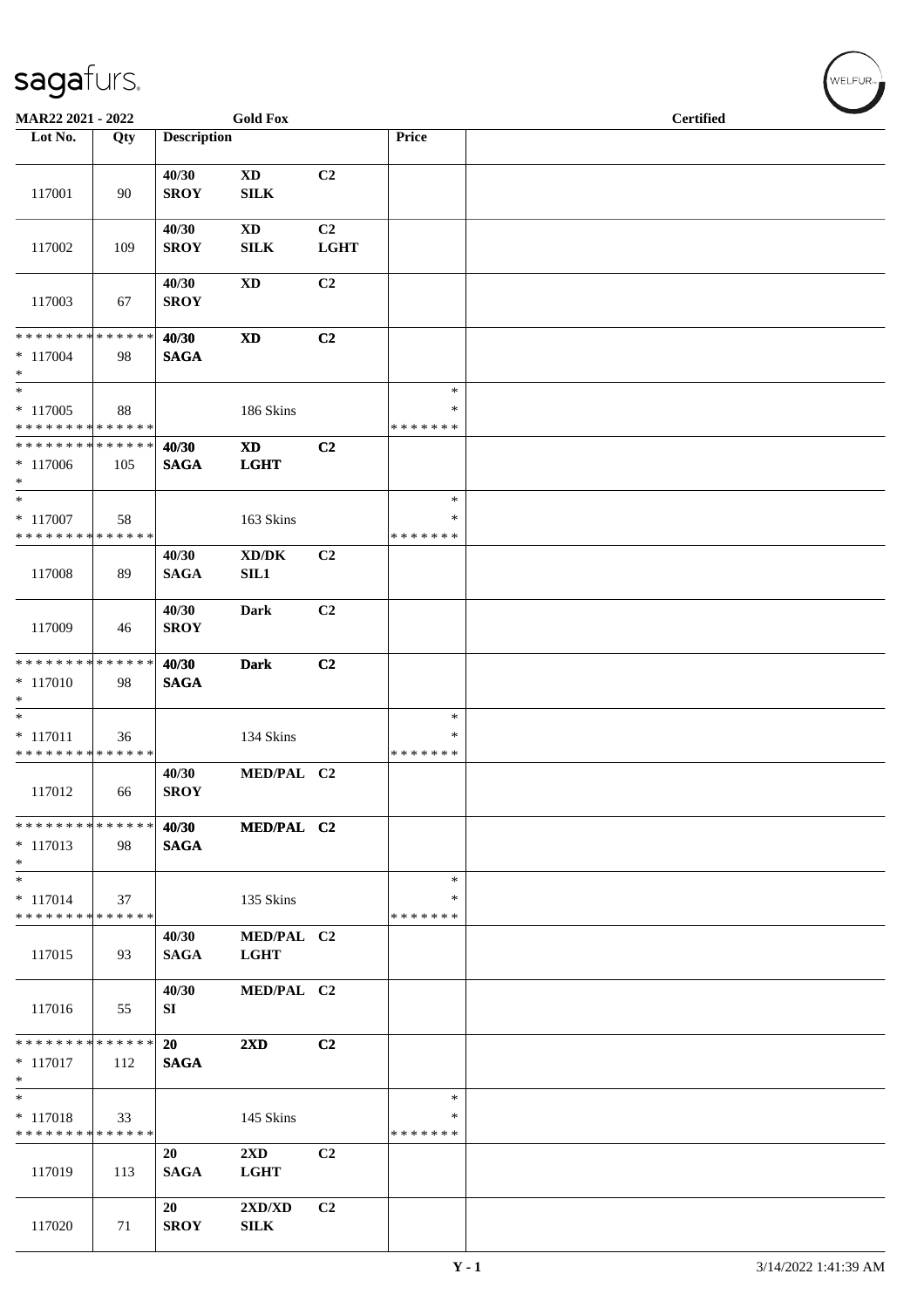| MAR22 2021 - 2022                                   |     |                    | <b>Gold Fox</b>                                 |                |                                   | <b>Certified</b> |
|-----------------------------------------------------|-----|--------------------|-------------------------------------------------|----------------|-----------------------------------|------------------|
| Lot No.                                             | Qty | <b>Description</b> |                                                 |                | Price                             |                  |
| 117021                                              | 83  | 20<br><b>SROY</b>  | $2{\bf X}{\bf D}/{\bf X}{\bf D}$                | C2             |                                   |                  |
| ******** <mark>******</mark><br>$*117022$           | 112 | 20<br><b>SROY</b>  | $2{\bf X}{\bf D}/{\bf X}{\bf D}$<br><b>LGHT</b> | C2             |                                   |                  |
| $*$<br>$\ast$                                       |     |                    |                                                 |                | $\ast$                            |                  |
| $* 117023$<br>* * * * * * * * * * * * * *           | 27  |                    | 139 Skins                                       |                | $\ast$<br>* * * * * * *           |                  |
| 117024                                              | 73  | 20<br><b>SAGA</b>  | 2XD/XD<br>SL1                                   | C2             |                                   |                  |
| ******** <mark>******</mark><br>$*117025$<br>$\ast$ | 112 | 20<br><b>SAGA</b>  | <b>XD</b>                                       | C2             |                                   |                  |
| $*$<br>$*117026$<br>$\ast$                          | 105 |                    | $\overline{2}$                                  |                | $\ast$<br>∗<br>*                  |                  |
| $\ast$<br>$*$ 117027<br>* * * * * * * * * * * * * * | 27  |                    | 244 Skins                                       |                | $\ast$<br>∗<br>* * * * * * *      |                  |
| * * * * * * * * * * * * * *<br>$*117028$<br>$*$     | 119 | 20<br><b>SAGA</b>  | <b>XD</b><br><b>LGHT</b>                        | C2             |                                   |                  |
| $\ast$<br>$*117029$<br>* * * * * * * * * * * * * *  | 33  |                    | 152 Skins                                       |                | $\ast$<br>*<br>* * * * * * *      |                  |
| 117030                                              | 39  | 20<br><b>SROY</b>  | <b>Dark</b><br><b>LGHT</b>                      | C2             |                                   |                  |
| * * * * * * * * * * * * * *<br>$* 117031$<br>$\ast$ | 112 | 20<br><b>SAGA</b>  | <b>Dark</b>                                     | C2             |                                   |                  |
| $*$<br>* 117032<br>* * * * * * * * * * * * * *      | 51  |                    | 163 Skins                                       |                | $\ast$<br>$\ast$<br>* * * * * * * |                  |
| 117033                                              | 116 | 20<br><b>SAGA</b>  | <b>Dark</b><br><b>LGHT</b>                      | C2             |                                   |                  |
| 117034                                              | 86  | 20<br><b>SAGA</b>  | <b>MED</b>                                      | C2             |                                   |                  |
| 117035                                              | 52  | 20<br><b>SAGA</b>  | MED/PAL C2<br>SIL1                              |                |                                   |                  |
| 117036                                              | 63  | 20<br><b>SAGA</b>  | MED/PAL C2<br>SIL1                              | <b>LGHT</b>    |                                   |                  |
| 117037                                              | 101 | 20<br><b>SAGA</b>  | MED/PAL C2<br><b>LGHT</b>                       |                |                                   |                  |
| * * * * * * * * * * * * * * *<br>* 117038<br>$\ast$ | 119 | <b>20</b><br>SI    | MED/PAL C2                                      |                |                                   |                  |
| $\ast$<br>* 117039<br>* * * * * * * * * * * * * *   | 84  |                    | 203 Skins                                       |                | $\ast$<br>*<br>* * * * * * *      |                  |
| 117040                                              | 88  | 20<br><b>SAGA</b>  | PAL/XP                                          | C <sub>2</sub> |                                   |                  |

WELFUR<sub>\*</sub>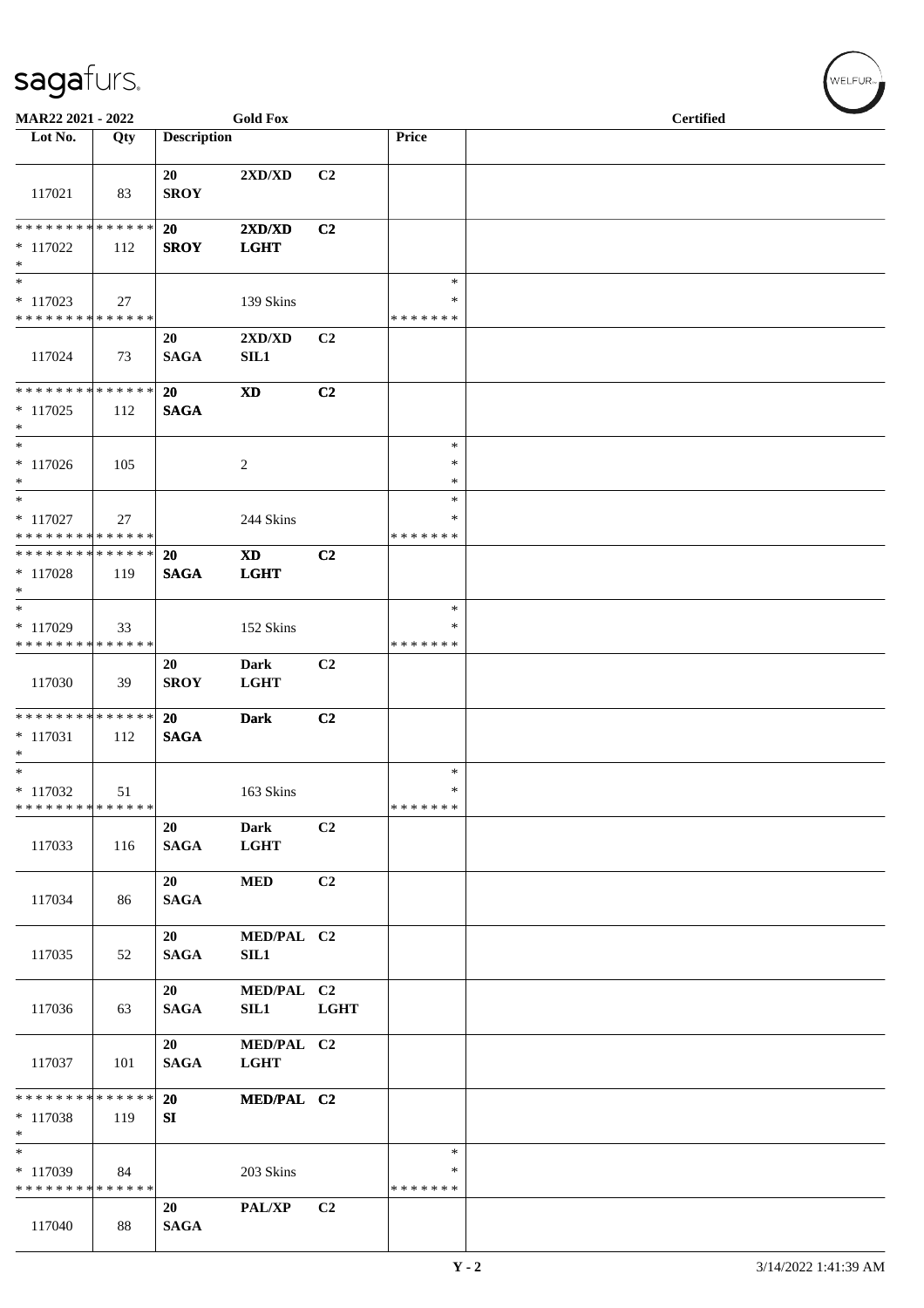| sagafurs. |
|-----------|
|-----------|

| MAR22 2021 - 2022 |        | <b>Gold Fox</b>                                                                  |       | <b>Certified</b> |
|-------------------|--------|----------------------------------------------------------------------------------|-------|------------------|
| Lot No.           | Qty    | <b>Description</b>                                                               | Price |                  |
| 117041            | 50     | 2XD<br>$\mathbf{0}$<br>$\mathbf{SAGA}$                                           | C2    |                  |
| 117042            | 48     | $\mathbf{0}$<br>2XD<br>$\mathbf{SAGA}$<br>$_{\rm LGHT}$                          | C2    |                  |
| 117043            | 52     | $\bf{0}$<br>$2{\bf X}{\bf D}/{\bf X}{\bf D}$<br><b>SROY</b><br>${\bf SILK}$      | C2    |                  |
| 117044            | 55     | $2{\bf X}{\bf D}/{\bf X}{\bf D}$<br>$\bf{0}$<br><b>SROY</b>                      | C2    |                  |
| 117045            | 55     | $\mathbf{0}$<br>$2{\bf X}{\bf D}/{\bf X}{\bf D}$<br><b>SROY</b><br>$_{\rm LGHT}$ | C2    |                  |
| 117046            | 136    | $\mathbf{0}$<br>$\mathbf{X}\mathbf{D}$<br>$\mathbf{SAGA}$                        | C2    |                  |
| 117047            | $81\,$ | $\mathbf{X}\mathbf{D}$<br>$\mathbf{0}$<br>$\mathbf{SAGA}$<br>$_{\rm LGHT}$       | C2    |                  |
| 117048            | 51     | $\mathbf{0}$<br>$\boldsymbol{\text{XD}/\text{DK}}$<br>$\mathbf{SAGA}$<br>SL1     | C2    |                  |
| 117049            | 79     | $\mathbf{0}$<br><b>Dark</b><br><b>SAGA</b>                                       | C2    |                  |
| 117050            | 43     | <b>Dark</b><br>$\bf{0}$<br><b>SAGA</b><br>$_{\rm LGHT}$                          | C2    |                  |
| 117051            | 84     | MED/PAL C2<br>$\mathbf{0}$<br><b>SAGA</b>                                        |       |                  |
| 117052            | 50     | $\mathbf{0}$<br>MED/PAL C2<br>$\mathbf{SAGA}$<br><b>LGHT</b>                     |       |                  |
| 117053            | $77\,$ | $\mathbf{0}$<br>MED/PAL C2<br>${\bf S}{\bf I}$                                   |       |                  |
| 117054            | 75     | $\mathbf{1}$<br>MED/PAL C2<br>$\mathbf{SAGA}$                                    |       |                  |

 $\left(\begin{matrix} \begin{matrix} 1 & 0 \\ 0 & 1 \end{matrix} \\ \begin{matrix} 0 & 1 \end{matrix} \\ \begin{matrix} 0 & 1 \end{matrix} \\ \begin{matrix} 0 & 1 \end{matrix} \\ \begin{matrix} 0 & 1 \end{matrix} \\ \begin{matrix} 0 & 1 \end{matrix} \\ \begin{matrix} 0 & 1 \end{matrix} \\ \begin{matrix} 0 & 1 \end{matrix} \\ \begin{matrix} 0 & 1 \end{matrix} \\ \begin{matrix} 0 & 1 \end{matrix} \\ \begin{matrix} 0 & 1 \end{matrix} \\ \begin{matrix} 0 & 1 \end{matrix} \\ \begin{matrix} 0 & 1 \end{matrix}$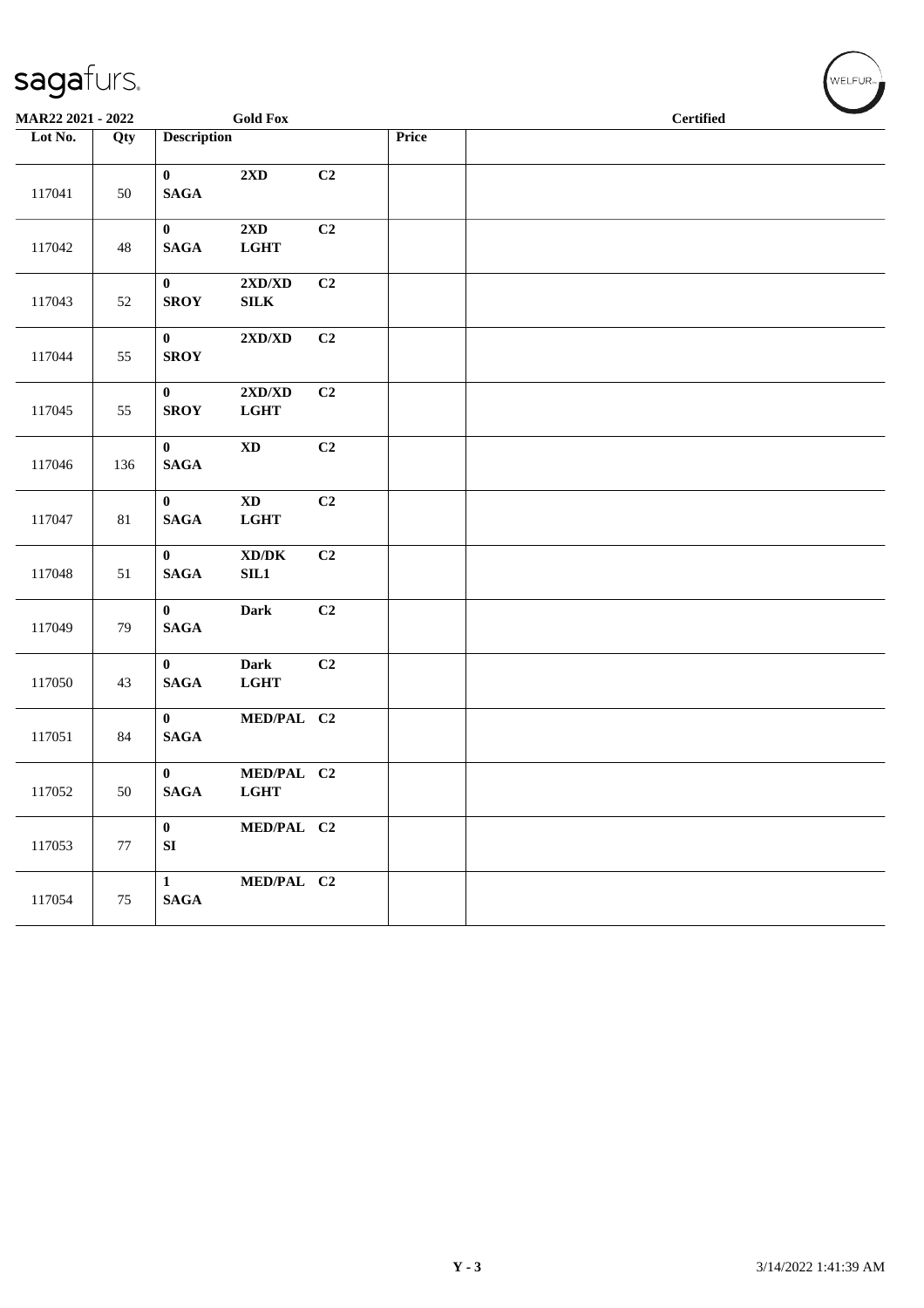| MAR22 2021 - 2022 |        |                    | <b>Gold Fox</b>                              |                |       | <b>Certified</b><br>Lowgrades |  |  |  |
|-------------------|--------|--------------------|----------------------------------------------|----------------|-------|-------------------------------|--|--|--|
| Lot No.           | Qty    | <b>Description</b> |                                              |                | Price |                               |  |  |  |
| 117061            | 59     | 40/30<br>(S)       | $\bold{X}\bold{D}/\bold{D}\bold{K}$<br>CHIP2 | C2             |       |                               |  |  |  |
| 117062            | 58     | 40/30<br>(S)       | MED/PAL C2<br>CHIP2                          |                |       |                               |  |  |  |
| 117063            | 26     | 30/20<br>(SI)      | MED/PAL C2<br>CHIP2                          |                |       |                               |  |  |  |
| 117064            | 105    | 20<br>(S)          | $\bold{X}\bold{D}/\bold{D}\bold{K}$<br>CHIP2 | C <sub>2</sub> |       |                               |  |  |  |
| 117065            | 89     | 20<br>(S)          | <b>MED</b><br>CHIP2                          | C2             |       |                               |  |  |  |
| 117066            | 55     | 20<br>(S)          | PAL/XP<br>CHIP2                              | C2             |       |                               |  |  |  |
| 117067            | 71     | 0/1<br>(S)         | <b>DK/MED</b><br>CHIP2                       | C2             |       |                               |  |  |  |
| 117068            | 47     | $0/1$<br>(S)       | PAL/XP<br>CHIP2                              | C <sub>2</sub> |       |                               |  |  |  |
| 117069            | 37     | 30/20<br>(SI)      | MED/PAL C2<br>CHIP4                          |                |       |                               |  |  |  |
| 117070            | $26\,$ | 0/1<br>(SI)        | MED/PAL C2<br>CHIP4                          |                |       |                               |  |  |  |

WELFUR<sub>"</sub>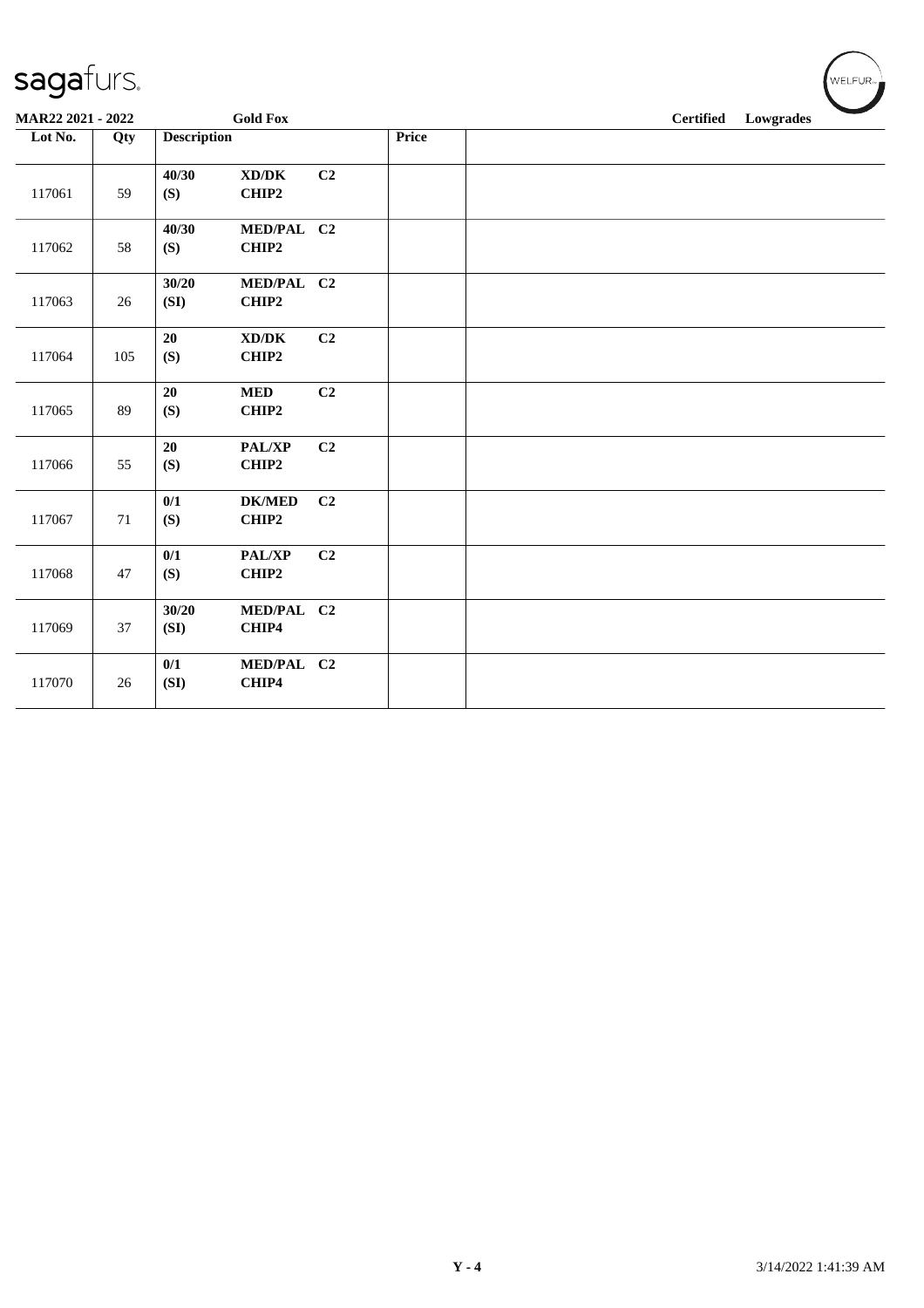| MAR22 2021 - 2022 |        |                                    | <b>Gold Cross Fox</b>                                            |       |       | <b>Certified</b> |  |  |  |  |
|-------------------|--------|------------------------------------|------------------------------------------------------------------|-------|-------|------------------|--|--|--|--|
| Lot No.           | Qty    | <b>Description</b>                 |                                                                  |       | Price |                  |  |  |  |  |
| 117081            | $11\,$ | 30<br><b>SAGA</b>                  | 2XD                                                              | C1    |       |                  |  |  |  |  |
| 117082            | $24\,$ | 30<br>$\mathbf{SAGA}$              | $2{\bf X}{\bf D}$                                                | C2    |       |                  |  |  |  |  |
| 117083            | 44     | 30<br><b>SAGA</b>                  | $\mathbf{X}\mathbf{D}$                                           | C1    |       |                  |  |  |  |  |
| 117084            | 41     | 30<br>$\mathbf{SAGA}$              | $\mathbf{X}\mathbf{D}$                                           | C2    |       |                  |  |  |  |  |
| 117085            | $24\,$ | 30<br><b>SROY</b>                  | $\boldsymbol{\text{XD}}\boldsymbol{/}\boldsymbol{\text{DK}}$     | C1    |       |                  |  |  |  |  |
| 117086            | 19     | 30<br><b>SROY</b>                  | $\bold{X}\bold{D}/\bold{D}\bold{K}$                              | C2    |       |                  |  |  |  |  |
| 117087            | 53     | 30<br>$\mathbf{SAGA}$              | $\boldsymbol{\text{XD} / \text{DK}}$                             | C3    |       |                  |  |  |  |  |
| 117088            | 33     | 30<br>$\mathbf{SAGA}$              | Dark                                                             | C1    |       |                  |  |  |  |  |
| 117089            | $42\,$ | 30<br>$\mathbf{SAGA}$              | Dark                                                             | C2    |       |                  |  |  |  |  |
| 117090            | $29\,$ | 30<br>$\mathbf{SAGA}$              | $\bf MED$                                                        | C1    |       |                  |  |  |  |  |
| 117091            | 43     | 30 <sup>°</sup><br>$\mathbf{SAGA}$ | MED/PAL C3                                                       |       |       |                  |  |  |  |  |
| 117092            | 20     | 30<br><b>SAGA</b>                  | <b>PALE</b>                                                      | C1/C2 |       |                  |  |  |  |  |
| 117093            | 28     | 30 <sup>°</sup><br>$\mathbf{SAGA}$ | PAL/XP                                                           | C1    |       |                  |  |  |  |  |
| 117094            | 19     | 30 <sup>°</sup><br>$\mathbf{SAGA}$ | $\bold{XP}$                                                      | C2    |       |                  |  |  |  |  |
| 117095            | 95     | 30/20<br>$\mathbf{SAGA}$           | <b>DK/MED</b>                                                    | C2    |       |                  |  |  |  |  |
| 117096            | 36     | 30/20<br>SI                        | $\boldsymbol{\mathrm{XD}}\boldsymbol{/}\boldsymbol{\mathrm{DK}}$ | C2/C3 |       |                  |  |  |  |  |
| 117097            | 25     | 30/20<br>SI                        | MED/PAL C2/C3                                                    |       |       |                  |  |  |  |  |
| 117098            | $22\,$ | 20<br><b>SAGA</b>                  | $\mathbf{X}\mathbf{D}$                                           | C1    |       |                  |  |  |  |  |
| 117099            | 29     | 20<br>$\mathbf{SAGA}$              | $\mathbf{X}\mathbf{D}$                                           | C2    |       |                  |  |  |  |  |
| 117100            | 20     | 20<br><b>SROY</b>                  | $\bold{X}\bold{D}/\bold{D}\bold{K}$                              | C1    |       |                  |  |  |  |  |

 $(\sqrt{\text{WELFUR}_{n}})$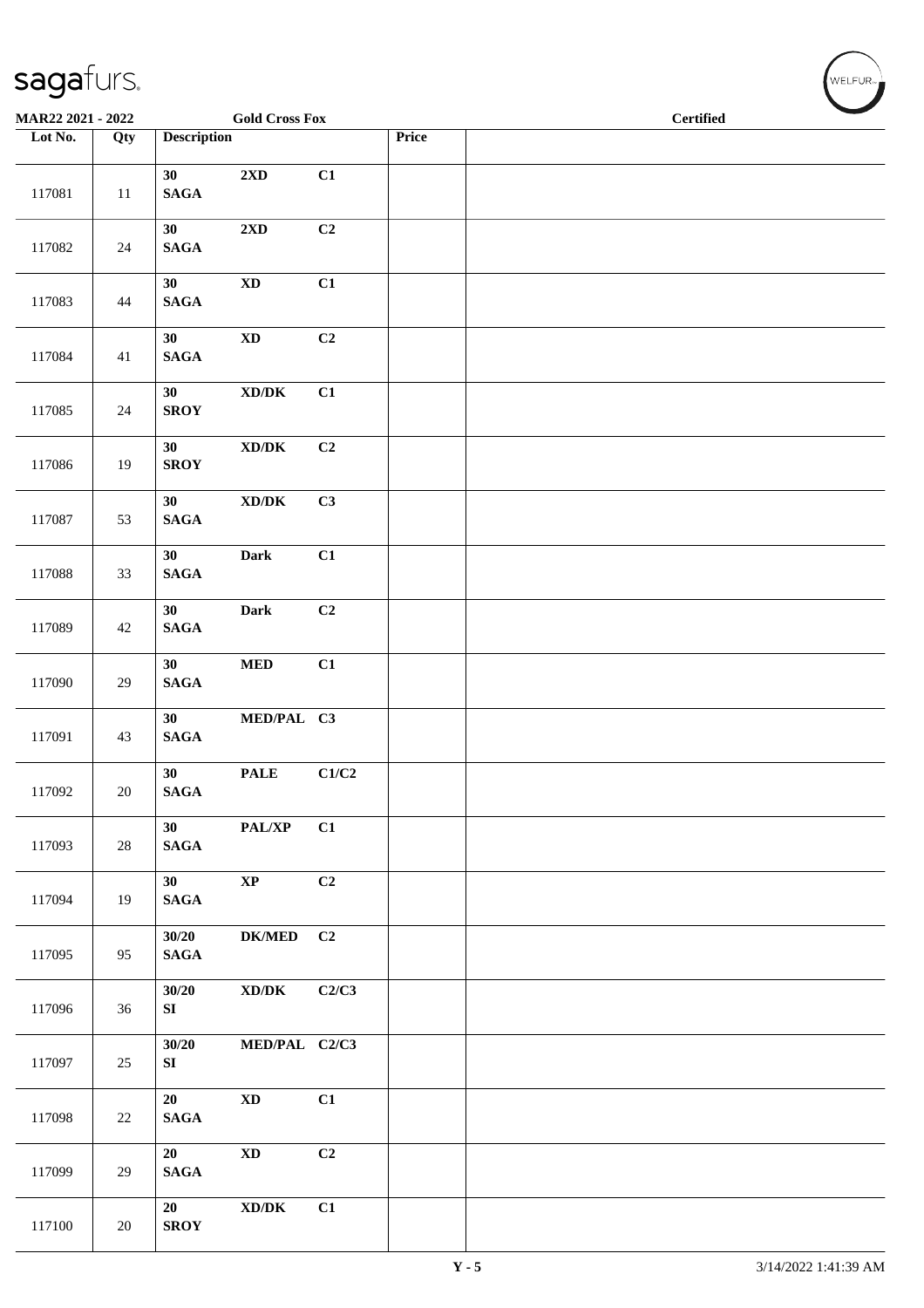| MAR22 2021 - 2022 |        |                                 | <b>Gold Cross Fox</b>                |       |       | <b>Certified</b> |
|-------------------|--------|---------------------------------|--------------------------------------|-------|-------|------------------|
| Lot No.           | Qty    | <b>Description</b>              |                                      |       | Price |                  |
| 117101            | 66     | 20<br>$\mathbf{SAGA}$           | $\bold{X}\bold{D}/\bold{D}\bold{K}$  | C3    |       |                  |
| 117102            | 50     | 20<br>$\mathbf{SAGA}$           | <b>Dark</b>                          | C1    |       |                  |
| 117103            | 64     | 20<br>$\mathbf{SAGA}$           | <b>Dark</b>                          | C2    |       |                  |
| 117104            | $78\,$ | 20<br><b>SROY</b>               | <b>DK/MED</b><br>${\bf SILK}$        | C1    |       |                  |
| 117105            | 16     | 20<br><b>SROY</b>               | <b>DK/MED</b>                        | C1/C2 |       |                  |
| 117106            | 21     | 20<br><b>SROY</b>               | <b>DK/MED</b>                        | C2    |       |                  |
| 117107            | 19     | 20<br><b>SROY</b>               | $\bf MED$                            | C1    |       |                  |
| 117108            | $30\,$ | 20<br>$\mathbf{SAGA}$           | $\bf MED$                            | C1    |       |                  |
| 117109            | 32     | 20<br>$\mathbf{SAGA}$           | MED/PAL C2                           |       |       |                  |
| 117110            | 42     | 20<br>$\mathbf{SAGA}$           | MED/PAL C3                           |       |       |                  |
| 117111            | 27     | 20<br>$\mathbf{SAGA}$           | PAL/XP                               | C1    |       |                  |
| 117112            | $29\,$ | $\mathbf{0}$<br><b>SAGA</b>     | $\boldsymbol{\text{XD} / \text{DK}}$ | C1    |       |                  |
| 117113            | 29     | $\mathbf{0}$<br><b>SAGA</b>     | XD/DK                                | C2    |       |                  |
| 117114            | 30     | $\mathbf{0}$<br><b>SAGA</b>     | DK/MED C3                            |       |       |                  |
| 117115            | 19     | $\mathbf{0}$<br>$\mathbf{SAGA}$ | MED/PAL C1                           |       |       |                  |
| 117116            | 20     | $\mathbf{0}$<br>$\mathbf{SAGA}$ | MED/PAL C2                           |       |       |                  |
| 117117            | 10     | $\mathbf{0}$<br>SI              | $\mathbf{ALL}$                       | C2/C3 |       |                  |
| 117118            | 52     | 0/1<br>$\mathbf{SAGA}$          | <b>DK/MED</b>                        | C1/C2 |       |                  |

 $(\forall ELFUR_{\text{max}})$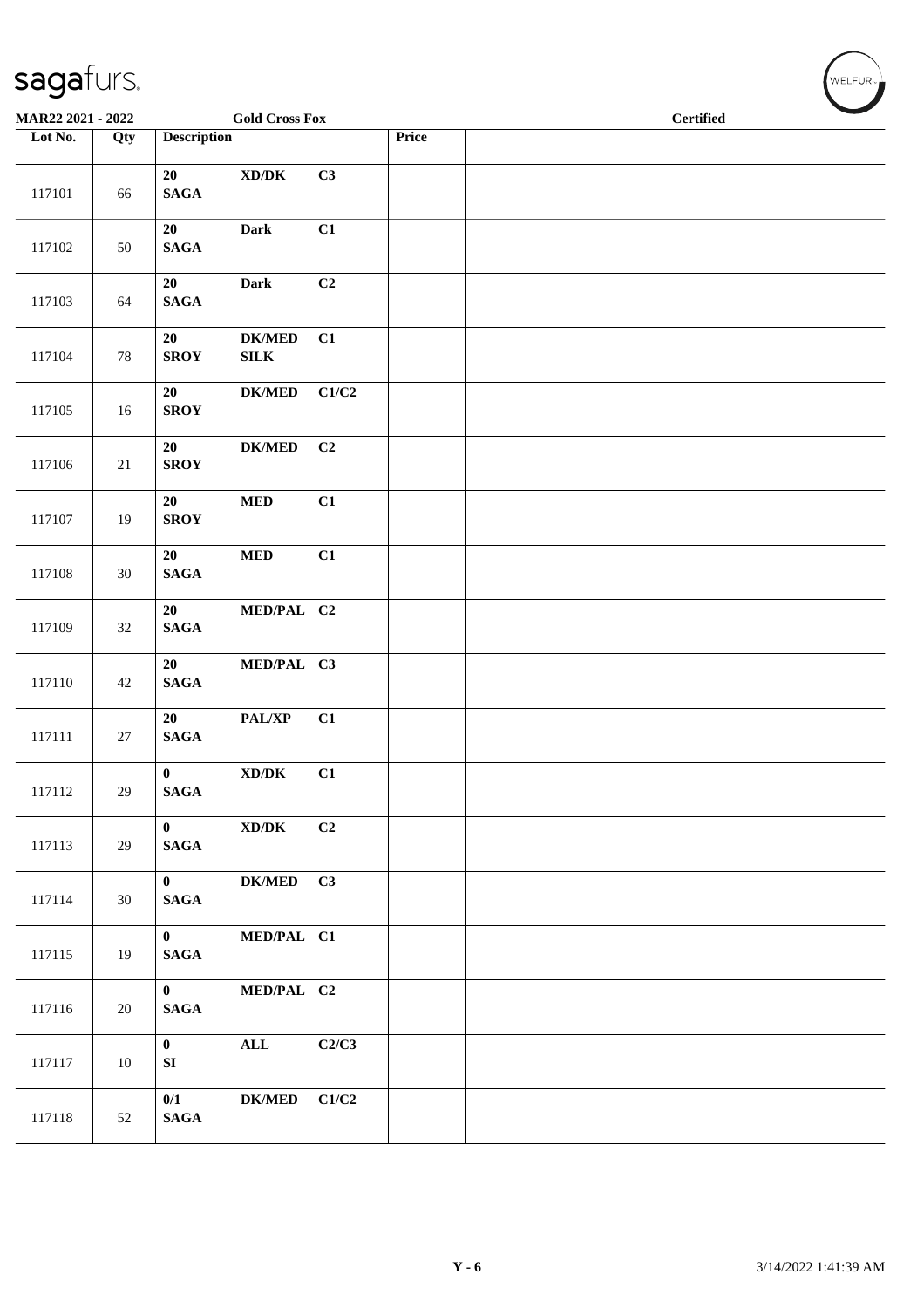| ◡                 |        |                    |                       |       |              |                  |           |
|-------------------|--------|--------------------|-----------------------|-------|--------------|------------------|-----------|
| MAR22 2021 - 2022 |        |                    | <b>Gold Cross Fox</b> |       |              | <b>Certified</b> | Lowgrades |
| Lot No.           | Qty    | <b>Description</b> |                       |       | <b>Price</b> |                  |           |
| 117121            | 78     | 30/20<br>(S)       | ALL<br>CHIP2          | C1    |              |                  |           |
| 117122            | 38     | 30/20<br>(S)       | ALL<br>CHIP2          | C2/C3 |              |                  |           |
| 117123            | 13     | $\bf{0}$<br>(SI)   | ALL<br>CHIP2          | C2/C3 |              |                  |           |
| 117124            | 19     | 30/20<br>(SI)      | ALL<br>CHIP4          | C2/C3 |              |                  |           |
| 117125            | $\tau$ | $\bf{0}$<br>(SI)   | ALL<br>CHIP4          | C2/C3 |              |                  |           |

 $w$ ELFUR<sub>m</sub>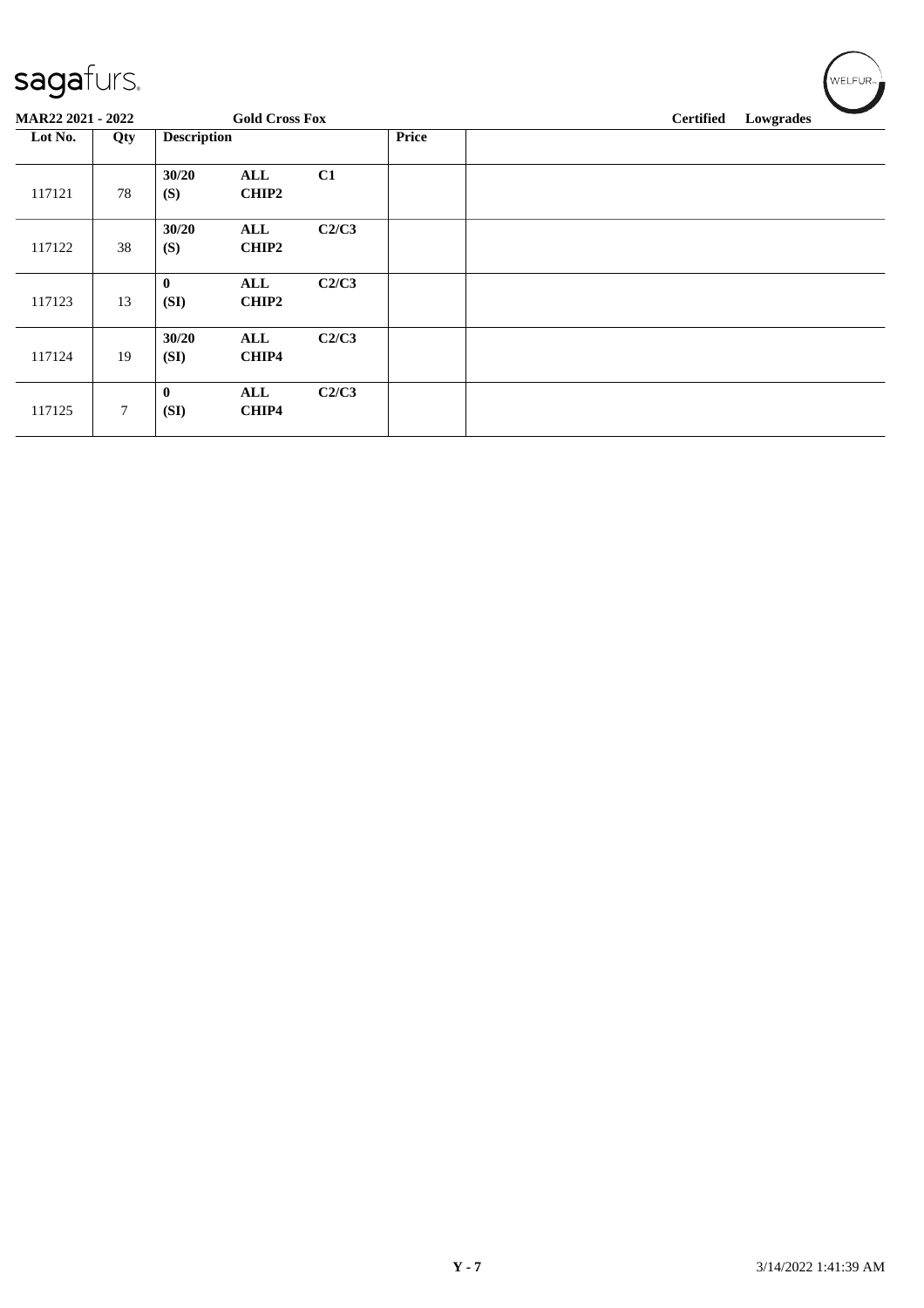| MAR22 2021 - 2022 |        |                                 | <b>Smokey Fox</b>                 |       |       | <b>Certified</b> |  |  |  |
|-------------------|--------|---------------------------------|-----------------------------------|-------|-------|------------------|--|--|--|
| Lot No.           | Qty    | <b>Description</b>              |                                   |       | Price |                  |  |  |  |
| 117141            | 33     | 30<br><b>SROY</b>               | <b>Dark</b>                       | C1/C2 |       |                  |  |  |  |
| 117142            | 71     | 30<br>$\mathbf{SAGA}$           | <b>DK/MED</b>                     | C1/C2 |       |                  |  |  |  |
| 117143            | 34     | 30<br><b>SAGA</b>               | $\mathbf{DK}/\mathbf{MED}$<br>SL1 | C1/C2 |       |                  |  |  |  |
| 117144            | 61     | 30/20<br><b>SAGA</b>            | Dark                              | C1/C2 |       |                  |  |  |  |
| 117145            | 43     | 30/20<br><b>SAGA</b>            | $\bf MED$                         | C1/C2 |       |                  |  |  |  |
| 117146            | 37     | 30/20<br><b>SROY</b>            | MED/PAL C1/C2                     |       |       |                  |  |  |  |
| 117147            | $30\,$ | 30/20<br>SI                     | MED/PAL C1/C2                     |       |       |                  |  |  |  |
| 117148            | 29     | 30/20<br><b>SAGA</b>            | PAL/XP                            | C1/C2 |       |                  |  |  |  |
| 117149            | $30\,$ | 30/20<br>$\mathbf{SAGA}$        | PAL/XP                            | C1/C2 |       |                  |  |  |  |
| 117150            | 47     | 30/20<br>$\mathbf{SAGA}$        | PAL/XP<br>SIL1                    | C1/C2 |       |                  |  |  |  |
| 117151            | $11\,$ | 30/20<br>$I\!\!A$               | $\mathbf{ALL}$<br>SPT1            | C1/C2 |       |                  |  |  |  |
| 117152            | 52     | $20\,$<br><b>SROY</b>           | <b>Dark</b>                       | C1/C2 |       |                  |  |  |  |
| 117153            | 45     | 20<br>$\mathbf{SAGA}$           | <b>Dark</b>                       | C1/C2 |       |                  |  |  |  |
| 117154            | 32     | 20<br><b>SAGA</b>               | <b>DK/MED</b><br>SL1              | C1/C2 |       |                  |  |  |  |
| 117155            | 52     | 20<br><b>SAGA</b>               | $\bf MED$                         | C1/C2 |       |                  |  |  |  |
| 117156            | 24     | 20/0<br>$\mathbf{SAGA}$         | 2XP                               | C1/C2 |       |                  |  |  |  |
| 117157            | 66     | $\bf{0}$<br><b>SAGA</b>         | $\mathbf{DK}/\mathbf{MED}$        | C1/C2 |       |                  |  |  |  |
| 117158            | 21     | $\mathbf{0}$<br>$\mathbf{SAGA}$ | PAL/XP                            | C1/C2 |       |                  |  |  |  |

 $(\forall ELFUR$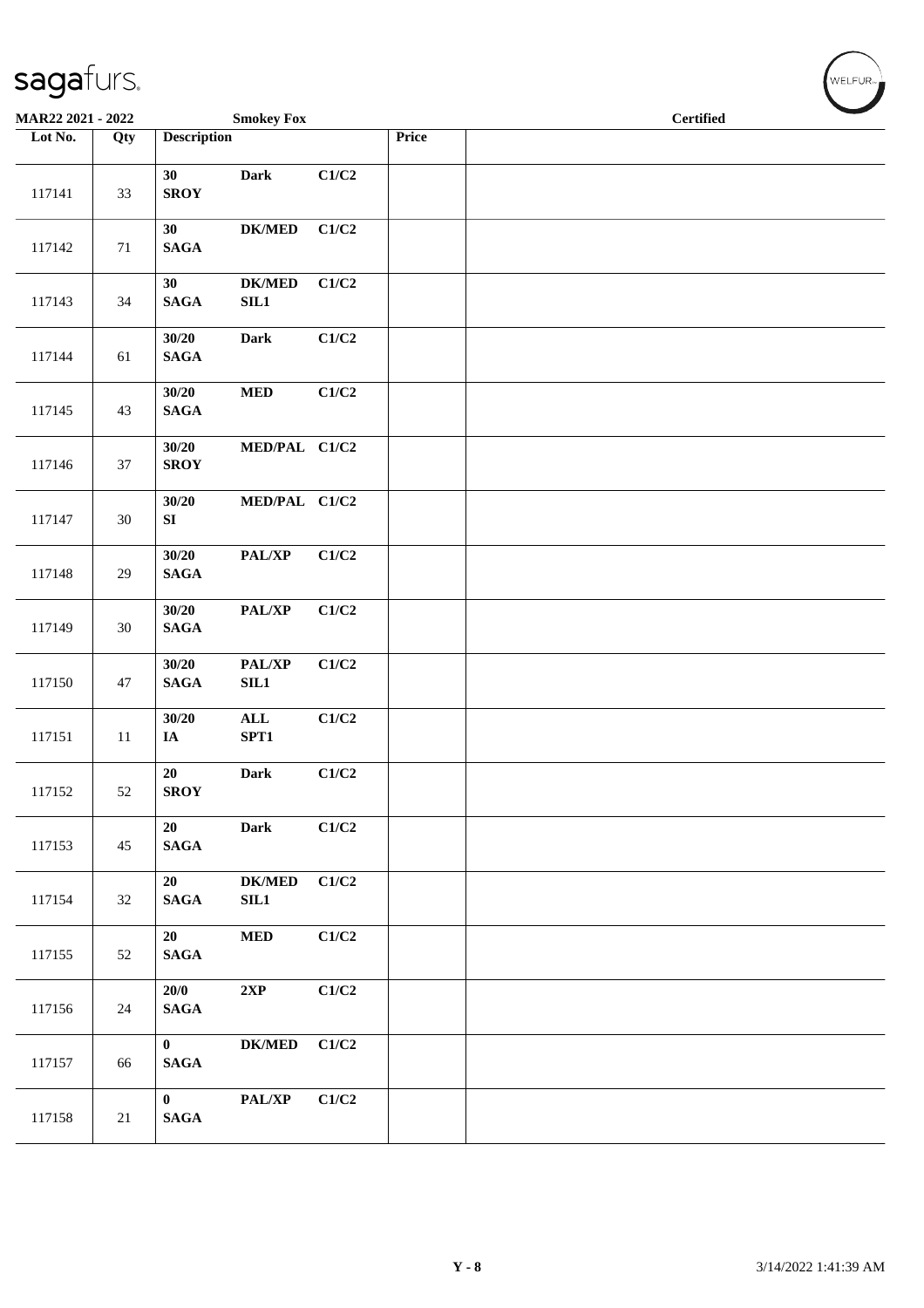| sagafurs.         |     |                    |                         |       |       |                  |           |  | WELFUR <sub>™</sub> |
|-------------------|-----|--------------------|-------------------------|-------|-------|------------------|-----------|--|---------------------|
| MAR22 2021 - 2022 |     |                    | <b>Smokey Fox</b>       |       |       | <b>Certified</b> | Lowgrades |  |                     |
| Lot No.           | Qty | <b>Description</b> |                         |       | Price |                  |           |  |                     |
| 117161            | 45  | 30/20<br>(S)       | <b>DK/MED</b><br>CHIP2  | C1/C2 |       |                  |           |  |                     |
| 117162            | 25  | 30/20<br>(SI)      | <b>MED/PAL</b><br>CHIP2 | C1/C2 |       |                  |           |  |                     |
| 117163            | 28  | 30/20<br>(S)       | <b>PAL/XP</b><br>CHIP2  | C1/C2 |       |                  |           |  |                     |
| 117164            | 41  | 20/0<br>(S)        | <b>DK/MED</b><br>CHIP2  | C1/C2 |       |                  |           |  |                     |
| 117165            | 23  | 20/0<br>(SI)       | PAL/XP<br>CHIP2         | C1/C2 |       |                  |           |  |                     |
| 117166            | 48  | 20/0<br>(S)        | <b>ALL</b><br>CHIP2     | C1/C2 |       |                  |           |  |                     |
| 117167            | 7   | 20<br>(S)          | ALL<br>CHIP4            | C1/C2 |       |                  |           |  |                     |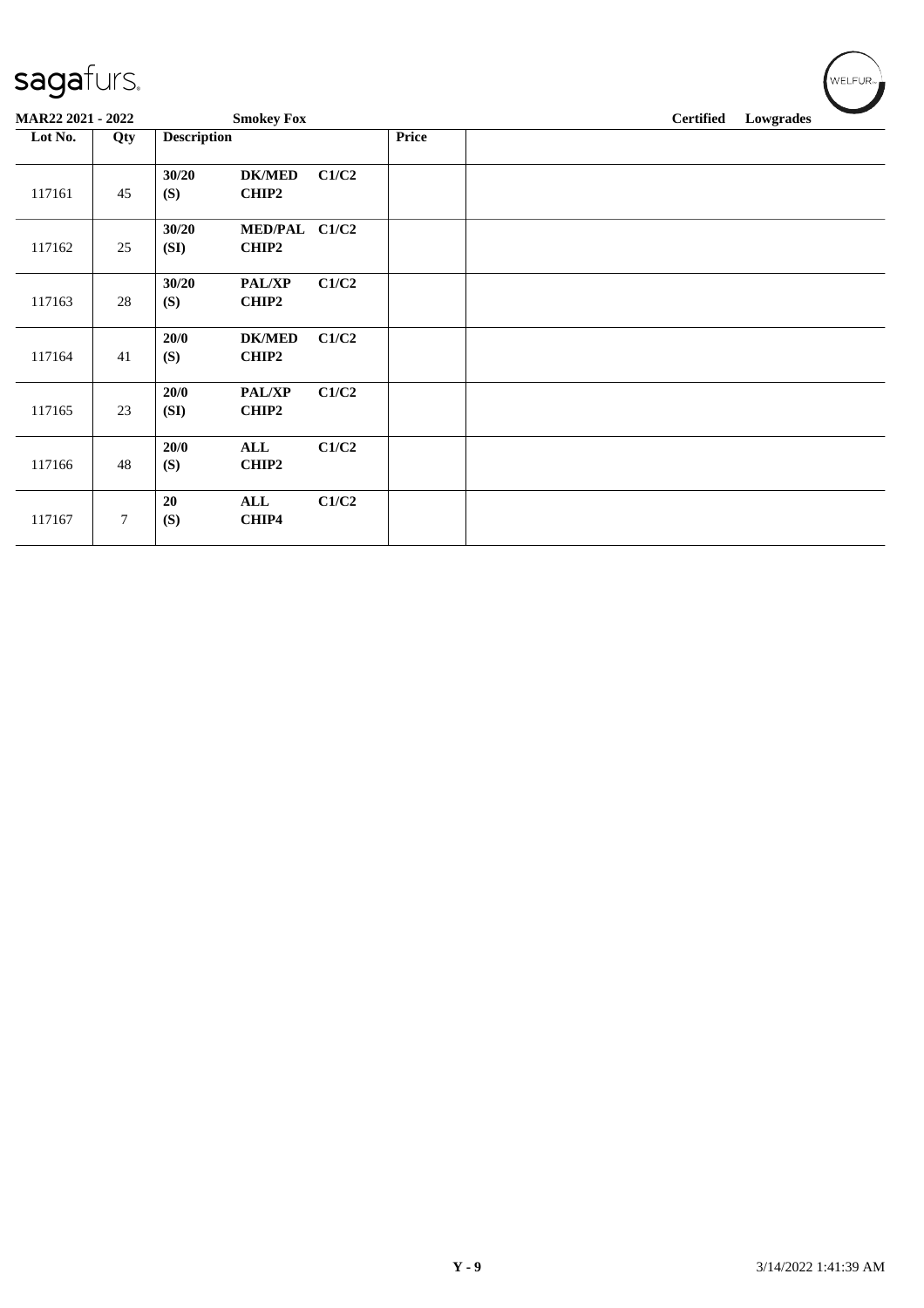| MAR22 2021 - 2022 |                |                          | <b>Cross Fox</b>                    |       |       | <b>Certified</b> |                  |  |
|-------------------|----------------|--------------------------|-------------------------------------|-------|-------|------------------|------------------|--|
| Lot No.           | Qty            | <b>Description</b>       |                                     |       | Price |                  |                  |  |
| 117181            | 41             | 30/20<br>$\mathbf{SAGA}$ | $\bold{X}\bold{D}/\bold{D}\bold{K}$ | C1/C2 |       |                  |                  |  |
| 117182            | 21             | 30/20<br><b>SAGA</b>     | <b>DK/MED</b>                       | C3    |       |                  |                  |  |
| 117183            | 35             | 30/20<br>$\mathbf{SAGA}$ | MED/PAL C1/C2                       |       |       |                  |                  |  |
| 117184            | 27             | 30/20<br>SI              | MED/PAL C2/C3                       |       |       |                  |                  |  |
| 117185            | $\overline{9}$ | $\bf{0}$<br><b>SAGA</b>  | $\mathbf{ALL}$                      | C2/C3 |       |                  |                  |  |
|                   |                |                          | <b>Cross Fox</b><br>Lowgrades       |       |       |                  | <b>Certified</b> |  |
| 117187            | 17             | 30/20<br>(SI)            | $\mathbf{ALL}$<br>CHIP2             | C2/C3 |       |                  |                  |  |
| 117188            | 50             | 30/20<br>(SI)            | $\mathbf{ALL}$<br>CHIP2             | C2/C3 |       |                  |                  |  |
| 117189            | 54             | 0/1<br>(SI)              | $\mathbf{ALL}$<br>CHIP2             | C2/C3 |       |                  |                  |  |
| 117190            | 53             | 30/20<br>(SI)            | <b>ALL</b><br>CHIP4                 | C2/C3 |       |                  |                  |  |
|                   |                |                          |                                     |       |       |                  |                  |  |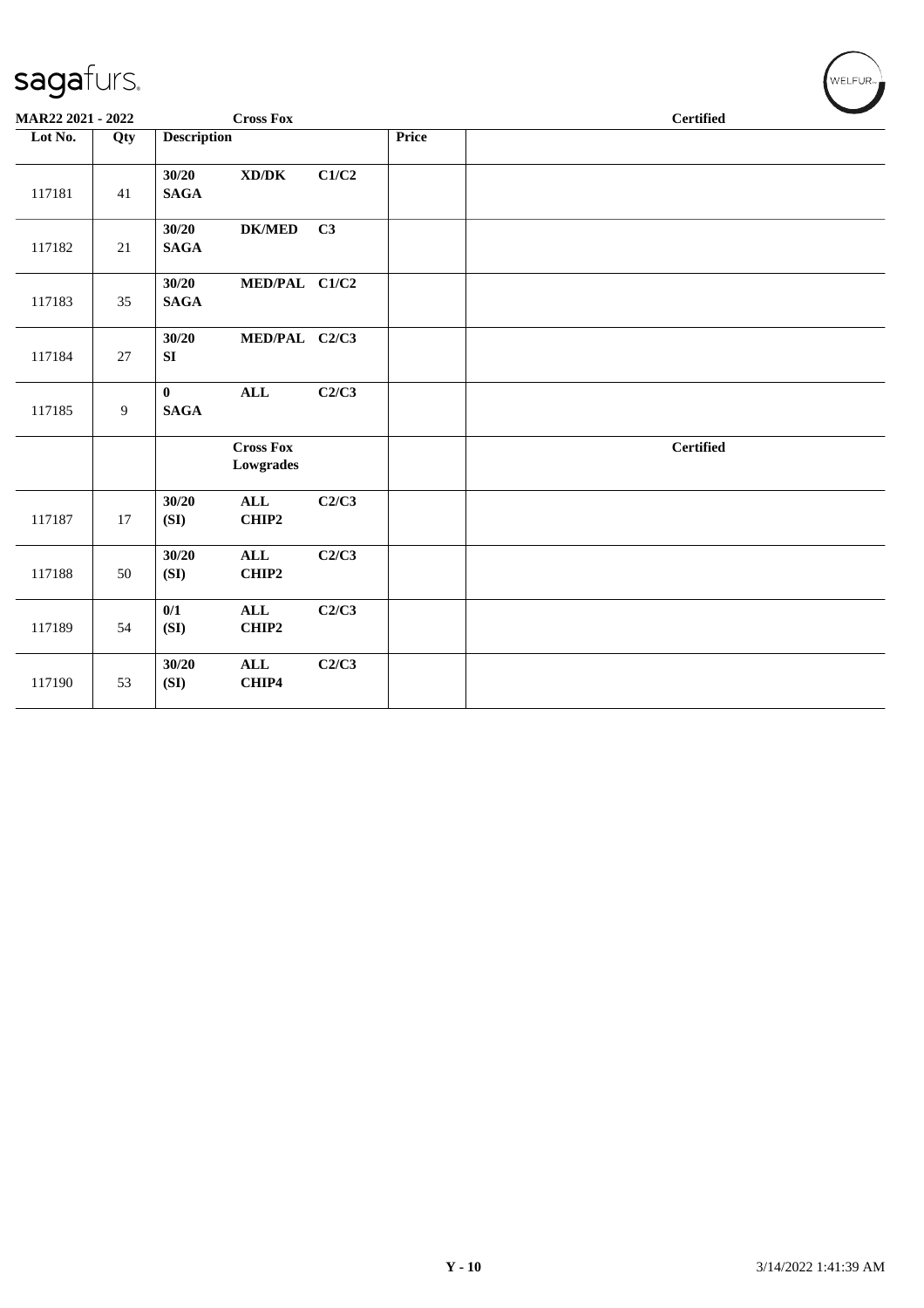| MAR22 2021 - 2022                                              |     |                          | <b>Arctic Marble Fox</b> |                |                                   | <b>Certified</b> |
|----------------------------------------------------------------|-----|--------------------------|--------------------------|----------------|-----------------------------------|------------------|
| Lot No.                                                        | Qty | <b>Description</b>       |                          |                | Price                             |                  |
| 117501                                                         | 40  | 40<br><b>SAGA</b>        | MED/PAL C2               |                |                                   |                  |
| 117502                                                         | 36  | 40<br><b>SAGA</b>        | XP/2XP                   | C2             |                                   |                  |
| 117503                                                         | 73  | 30<br><b>SROY</b>        | <b>DK/MED</b>            | C <sub>2</sub> |                                   |                  |
| **************<br>$* 117504$<br>$*$                            | 105 | 30<br><b>SAGA</b>        | MED/PAL C2               |                |                                   |                  |
| $\overline{\ast}$<br>$* 117505$<br>* * * * * * * * * * * * * * | 101 |                          | 206 Skins                |                | $\ast$<br>$\ast$<br>* * * * * * * |                  |
| 117506                                                         | 77  | 30<br><b>SROY</b>        | PAL/XP                   | C <sub>2</sub> |                                   |                  |
| * * * * * * * * * * * * * * *<br>* 117507<br>$*$               | 105 | 30<br><b>SAGA</b>        | $\bold{XP}$              | C2             |                                   |                  |
| $\overline{\ast}$<br>* 117508<br>* * * * * * * * * * * * * *   | 99  |                          | 204 Skins                |                | $\ast$<br>∗<br>* * * * * * *      |                  |
| 117509                                                         | 80  | 30<br><b>SAGA</b>        | 2XP                      | C2             |                                   |                  |
| 117510                                                         | 41  | 30<br>$\mathbf{SAGA}$    | 3XP                      | C2             |                                   |                  |
| 117511                                                         | 58  | 30/20<br>SI              | XP/2XP                   | C2             |                                   |                  |
| 117512                                                         | 68  | 20<br><b>SAGA</b>        | <b>Dark</b>              | C <sub>2</sub> |                                   |                  |
| 117513                                                         | 35  | 20<br><b>SROY</b>        | MED/PAL C2               |                |                                   |                  |
| * * * * * * * * * * * * * * *<br>$* 117514$<br>$*$             | 105 | 20<br><b>SAGA</b>        | MED/PAL C2               |                |                                   |                  |
| $*$<br>$* 117515$<br>$*$                                       | 98  |                          | 2                        |                | $\ast$<br>$\ast$<br>$\ast$        |                  |
| $*$<br>$* 117516$<br>* * * * * * * * * * * * * *               | 32  |                          | 235 Skins                |                | $\ast$<br>$\ast$<br>*******       |                  |
| * * * * * * * * * * * * * * *<br>$* 117517$<br>$*$             | 105 | <b>20</b><br><b>SAGA</b> | $\mathbf{X}\mathbf{P}$   | C2             |                                   |                  |
| $*$<br>$* 117518$<br>$*$                                       | 98  |                          | 2                        |                | $\ast$<br>$\ast$<br>$\ast$        |                  |
| $* 117519$<br>* * * * * * * * * * * * * *                      | 72  |                          | 275 Skins                |                | $\ast$<br>∗<br>*******            |                  |
| 117520                                                         | 63  | 20<br><b>SROY</b>        | XP/2XP                   | C <sub>2</sub> |                                   |                  |

WELFUR<sub>"</sub>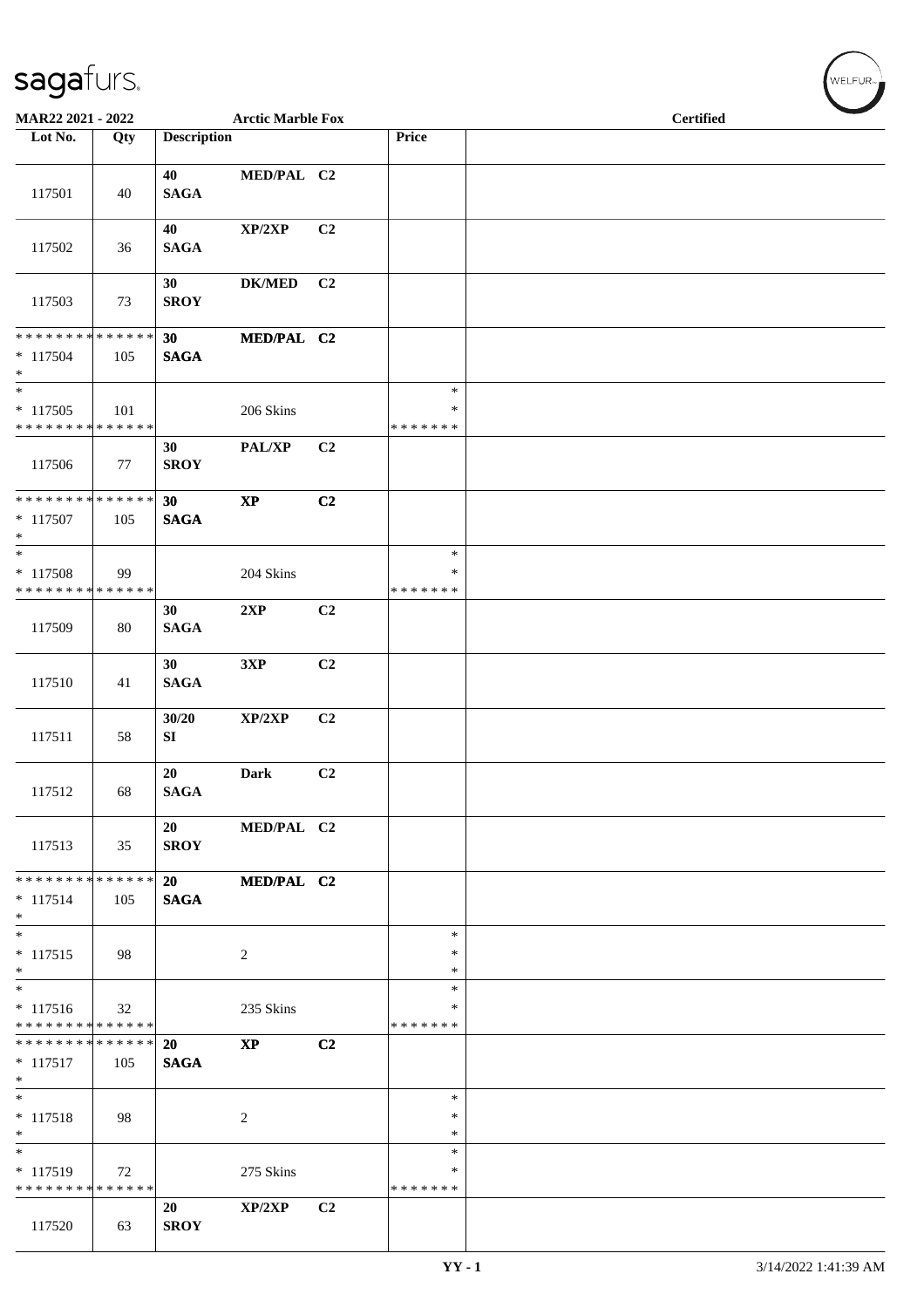| MAR22 2021 - 2022 |        |                                 | <b>Arctic Marble Fox</b>              |                |       |  | <b>Certified</b> |  |  |  |
|-------------------|--------|---------------------------------|---------------------------------------|----------------|-------|--|------------------|--|--|--|
| Lot No.           | Qty    | <b>Description</b>              |                                       |                | Price |  |                  |  |  |  |
| 117521            | 104    | 20<br><b>SAGA</b>               | 2XP                                   | C2             |       |  |                  |  |  |  |
| 117522            | 78     | 20<br>$\mathbf{SAGA}$           | 3XP                                   | C2             |       |  |                  |  |  |  |
| 117523            | 97     | $\mathbf{0}$<br>$\mathbf{SAGA}$ | MED/PAL C2                            |                |       |  |                  |  |  |  |
| 117524            | 120    | $\mathbf{0}$<br>$\mathbf{SAGA}$ | XP/2XP                                | C2             |       |  |                  |  |  |  |
| 117525            | 22     | $\mathbf{0}$<br><b>SAGA</b>     | 3XP                                   | C2             |       |  |                  |  |  |  |
| 117526            | $21\,$ | $\mathbf{1}$<br>$\mathbf{SAGA}$ | <b>ALL</b>                            | C2             |       |  |                  |  |  |  |
|                   |        |                                 | <b>Arctic Marble Fox</b><br>Lowgrades |                |       |  | <b>Certified</b> |  |  |  |
| 117528            | 54     | 30<br>(S)                       | $\mathbf{ALL}$<br>CHIP2               | C <sub>2</sub> |       |  |                  |  |  |  |
| 117529            | 104    | 20<br>(S)                       | ALL<br>CHIP2                          | C2             |       |  |                  |  |  |  |
| 117530            | 64     | $\bf{0}$<br>(S)                 | <b>ALL</b><br>CHIP2                   | C2             |       |  |                  |  |  |  |
| 117531            | 29     | 30/20<br>(S)                    | ALL<br>CHIP4                          | C2             |       |  |                  |  |  |  |
| 117532            | 19     | $\mathbf{0}$<br>(S)             | $\mathbf{ALL}$<br>CHIP4               | C2             |       |  |                  |  |  |  |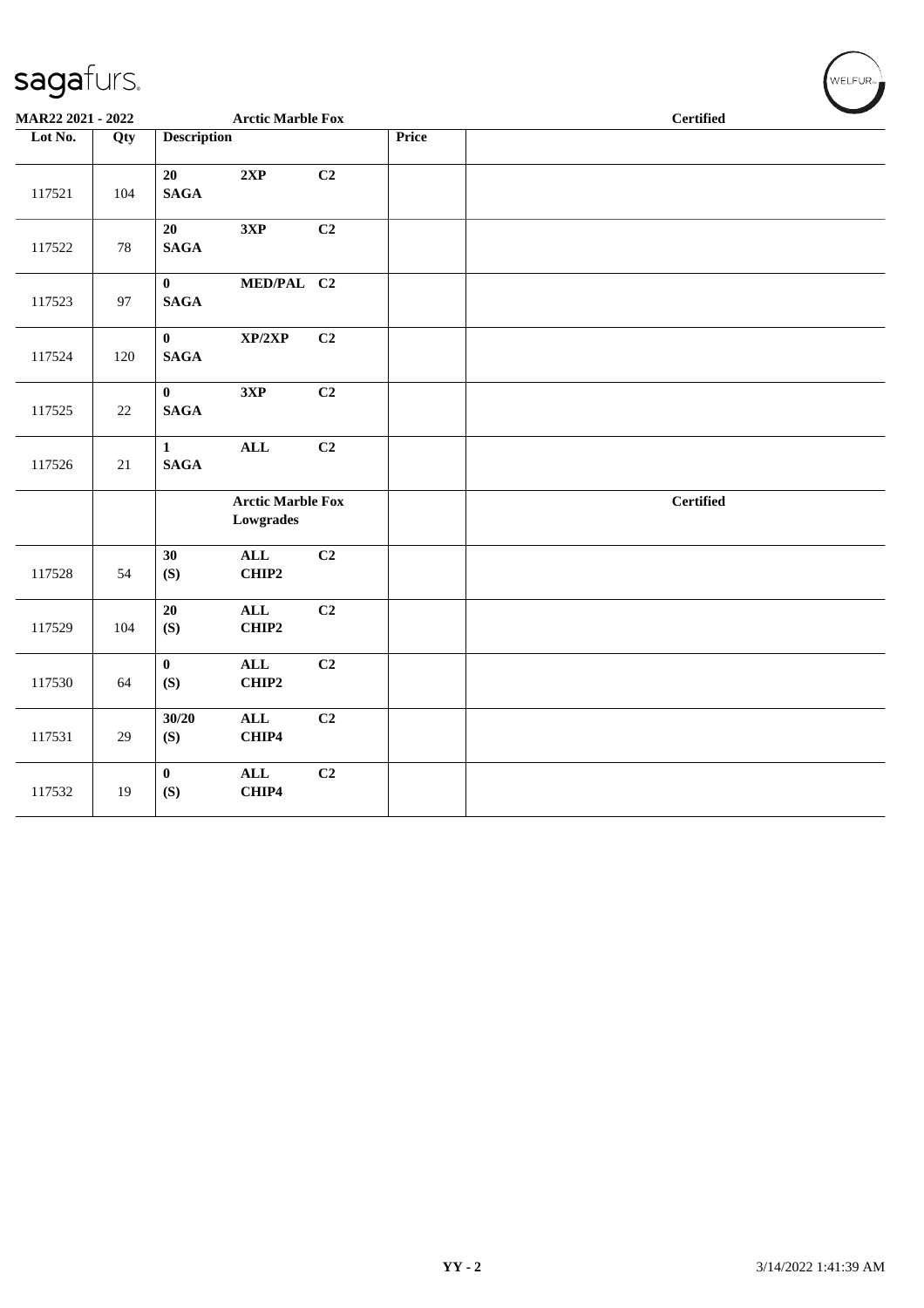| sagafurs.         |     |                             |                                         |       |       | WELFUR-          |
|-------------------|-----|-----------------------------|-----------------------------------------|-------|-------|------------------|
| MAR22 2021 - 2022 |     |                             | <b>Arctic Marble Cross</b>              |       |       | <b>Certified</b> |
| Lot No.           | Qty | <b>Description</b>          |                                         |       | Price |                  |
| 117541            | 35  | 30<br><b>SAGA</b>           | <b>DK/MED</b>                           | C1/C2 |       |                  |
| 117542            | 26  | 30<br><b>SAGA</b>           | <b>PAL/XP</b>                           | C1/C2 |       |                  |
| 117543            | 23  | 30/20<br><b>SROY</b>        | MED/PAL C1/C2<br>$\textbf{SILK}$        |       |       |                  |
| 117544            | 46  | 20<br><b>SAGA</b>           | <b>DK/MED</b>                           | C1/C2 |       |                  |
| 117545            | 52  | 20<br><b>SAGA</b>           | PAL/XP                                  | C1/C2 |       |                  |
| 117546            | 40  | 20/0<br>SI                  | MED/PAL C1/C2                           |       |       |                  |
| 117547            | 29  | $\mathbf{0}$<br><b>SAGA</b> | <b>DK/MED</b>                           | C1/C2 |       |                  |
| 117548            | 22  | $\bf{0}$<br><b>SAGA</b>     | PAL/XP                                  | C1/C2 |       |                  |
|                   |     |                             | <b>Arctic Marble Cross</b><br>Lowgrades |       |       | <b>Certified</b> |
| 117550            | 18  | 20/0<br>(SI)                | <b>ALL</b><br>CHIP2                     | C1/C2 |       |                  |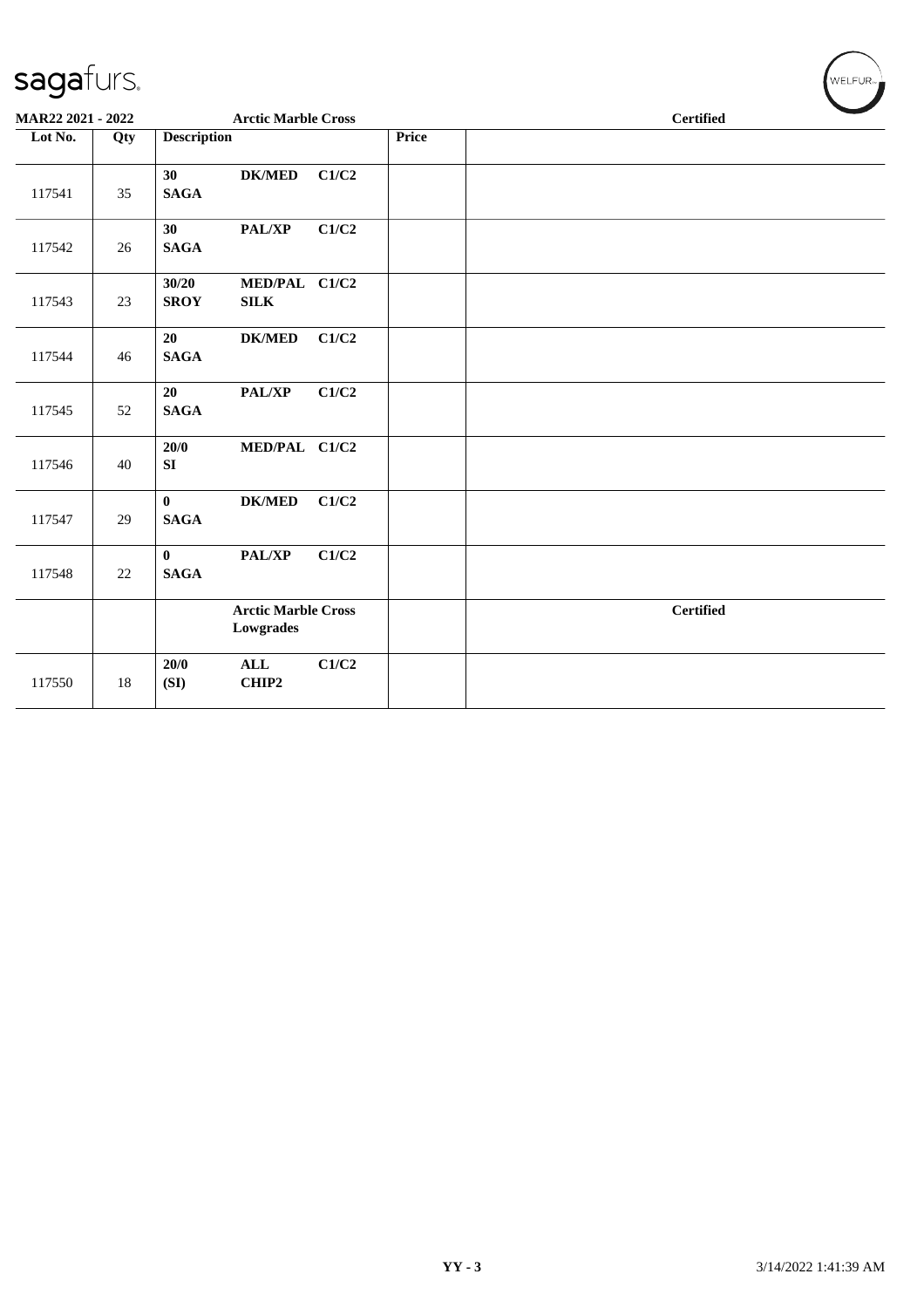| MAR22 2021 - 2022                                                     |        |                           | <b>Platinum Fox</b>        |       |                              | <b>Certified</b> |
|-----------------------------------------------------------------------|--------|---------------------------|----------------------------|-------|------------------------------|------------------|
| Lot No.                                                               | Qty    | <b>Description</b>        |                            |       | Price                        |                  |
| 117561                                                                | 48     | 30<br><b>SAGA</b>         | <b>DK/MED</b>              | C1/C2 |                              |                  |
| * * * * * * * * * * * * * *<br>$* 117562$                             | 96     | 30<br><b>SAGA</b>         | <b>DK/MED</b>              | C1/C2 |                              |                  |
| $\ast$<br>$\ast$                                                      |        |                           |                            |       | $\ast$                       |                  |
| $* 117563$<br>******** <mark>******</mark>                            | 21     |                           | 117 Skins                  |       | $\ast$<br>* * * * * * *      |                  |
| 117564                                                                | 54     | 30<br>${\bf SI}$          | <b>DK/MED</b>              | C1/C2 |                              |                  |
| 117565                                                                | 41     | 30<br><b>SAGA</b>         | PAL/XP                     | C1/C2 |                              |                  |
| 117566                                                                | 29     | 30<br>SI                  | $\mathbf{PAL}/\mathbf{XP}$ | C1/C2 |                              |                  |
| 117567                                                                | 32     | 30<br><b>SAGA</b>         | 2XP                        | C1/C2 |                              |                  |
| 117568                                                                | 22     | 30/20<br><b>SAGA</b>      | <b>DK/MED</b><br>CHA-      | C1/C2 |                              |                  |
| 117569                                                                | 39     | 30/20<br><b>SROY</b>      | MED/PAL C1/C2              |       |                              |                  |
| 117570                                                                | $28\,$ | 30/20<br>${\bf S}{\bf I}$ | PAL/XP                     | C1/C2 |                              |                  |
| 117571                                                                | 33     | 30/20<br><b>SROY</b>      | XP/2XP                     | C1/C2 |                              |                  |
| 117572                                                                | 26     | 30/20<br>SAGA             | XP/2XP<br>CHA-             | C1/C2 |                              |                  |
| 117573                                                                | 55     | 20<br><b>SAGA</b>         | <b>DK/MED</b>              | C1/C2 |                              |                  |
| 117574                                                                | 84     | 20<br><b>SAGA</b>         | PAL/XP                     | C1/C2 |                              |                  |
| 117575                                                                | 55     | 20<br><b>SAGA</b>         | 2XP                        | C1/C2 |                              |                  |
| * * * * * * * * * * * * * *<br>* 117576<br>$*$                        | 112    | 20/0<br><b>SAGA</b>       | <b>DK/MED</b>              | C1/C2 |                              |                  |
| $\overline{\phantom{0}}$<br>$* 117577$<br>* * * * * * * * * * * * * * | 63     |                           | 175 Skins                  |       | $\ast$<br>∗<br>* * * * * * * |                  |
| 117578                                                                | 86     | 20/0<br>SI                | <b>DK/MED</b>              | C1/C2 |                              |                  |
| 117579                                                                | 16     | 20/0<br><b>SAGA</b>       | MED/PAL C1/C2<br>CHA-      |       |                              |                  |
| 117580                                                                | 53     | 20/0<br>SI                | <b>PAL/XP</b>              | C1/C2 |                              |                  |

 $(\sqrt{\text{WELFUR}_{n}})$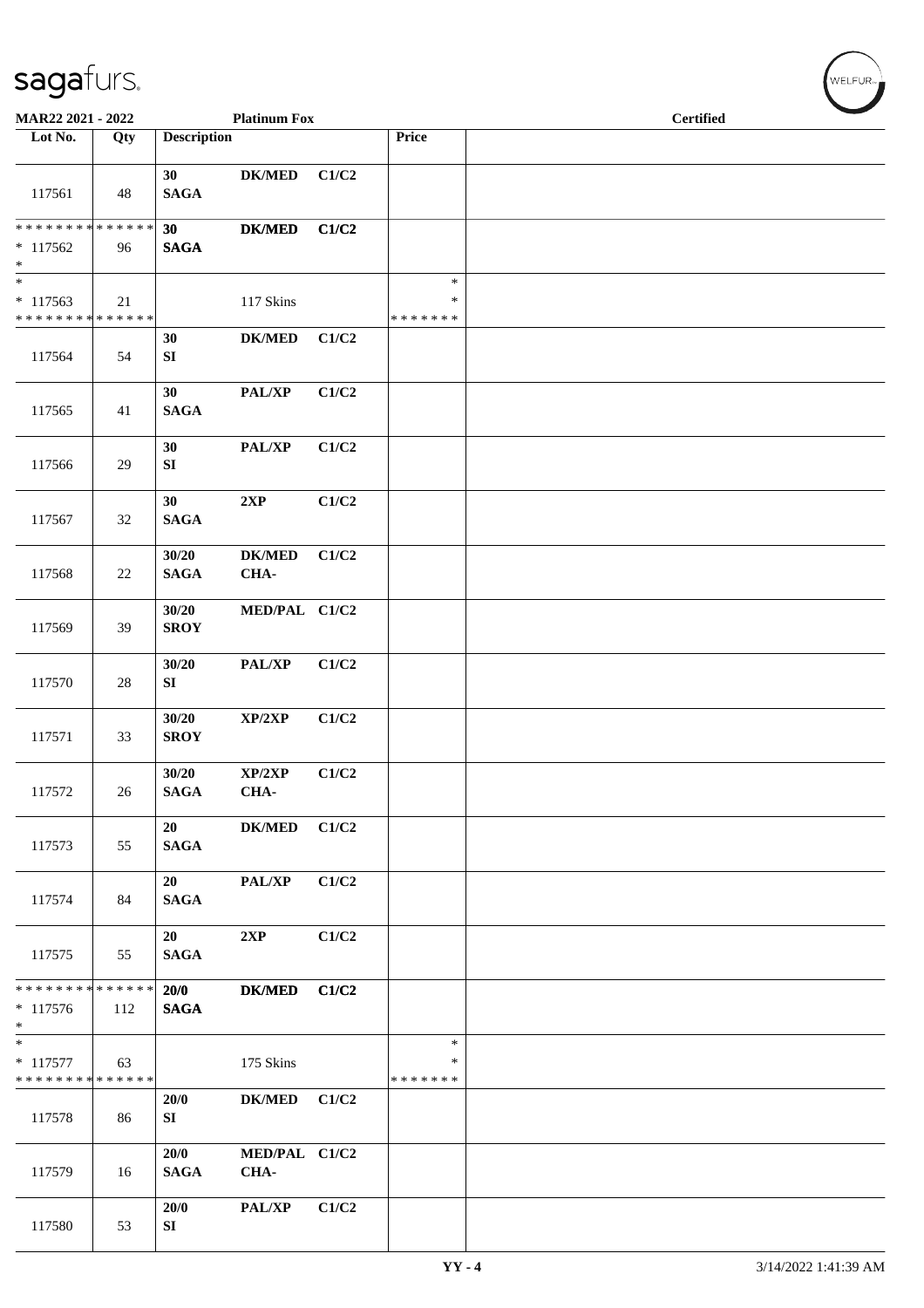| MAR22 2021 - 2022 |                |                                  | <b>Platinum Fox</b>                          |       |       | <b>Certified</b> |  |  |  |
|-------------------|----------------|----------------------------------|----------------------------------------------|-------|-------|------------------|--|--|--|
| Lot No.           | Qty            | <b>Description</b>               |                                              |       | Price |                  |  |  |  |
| 117581            | 30             | $\bf{0}$<br><b>SAGA</b>          | MED/PAL C1/C2                                |       |       |                  |  |  |  |
| 117582            | 35             | $\mathbf{0}$<br><b>SAGA</b>      | XP/2XP                                       | C1/C2 |       |                  |  |  |  |
| 117583            | $\overline{9}$ | $\bf{0}$<br>${\bf S}{\bf I}$     | XP/2XP<br>CHA-                               | C1/C2 |       |                  |  |  |  |
| 117584            | 11             | $\mathbf{0}$<br>${\bf S}{\bf I}$ | $\mathbf{ALL}$                               | C1/C2 |       |                  |  |  |  |
|                   |                |                                  | <b>Platinum Fox</b><br>Lowgrades             |       |       | <b>Certified</b> |  |  |  |
| 117586            | 40             | 20/0<br>(S)                      | $\mathbf{ALL}$<br>CHIP2                      | C1/C2 |       |                  |  |  |  |
|                   |                |                                  | <b>Platinum Gold Fox</b>                     |       |       | <b>Certified</b> |  |  |  |
| 117588            | 41             | 30/20<br><b>SAGA</b>             | <b>Dark</b>                                  | C2    |       |                  |  |  |  |
| 117589            | 44             | 30/20<br><b>SROY</b>             | MED/PAL C2                                   |       |       |                  |  |  |  |
| 117590            | 45             | 30/20<br>$\mathbf{SAGA}$         | MED/PAL C2                                   |       |       |                  |  |  |  |
| 117591            | 10             | 30/20<br><b>SROY</b>             | <b>PALE</b><br>${\bf NEC}$                   | C2    |       |                  |  |  |  |
| 117592            | 16             | 20/0<br><b>SAGA</b>              | $\mathbf{ALL}$<br>CHA-                       | C2    |       |                  |  |  |  |
| 117593            | 11             | 20/0<br>${\bf S}{\bf I}$         | ALL                                          | C2    |       |                  |  |  |  |
| 117594            | 19             | $\bf{0}$<br>$\mathbf{SAGA}$      | <b>Dark</b>                                  | C2    |       |                  |  |  |  |
| 117595            | 29             | $\mathbf{0}$<br>$\mathbf{SAGA}$  | MED/PAL C2                                   |       |       |                  |  |  |  |
|                   |                |                                  | <b>Platinum Gold Fox</b><br><b>Lowgrades</b> |       |       | <b>Certified</b> |  |  |  |
| 117597            | 24             | 30/20<br>(S)                     | $\mathbf{ALL}$<br>CHIP2                      | C2    |       |                  |  |  |  |
|                   |                |                                  | <b>Platinum Cross Fox</b>                    |       |       | <b>Certified</b> |  |  |  |
| 117599            | 24             | 30/20<br><b>SAGA</b>             | <b>DK/MED</b>                                | C2/C3 |       |                  |  |  |  |
| 117600            | 20             | 30/20<br><b>SAGA</b>             | PAL/XP                                       | C2/C3 |       |                  |  |  |  |

 $\left(\bigvee_{w \in \text{LFUR}_{\text{reg}}}$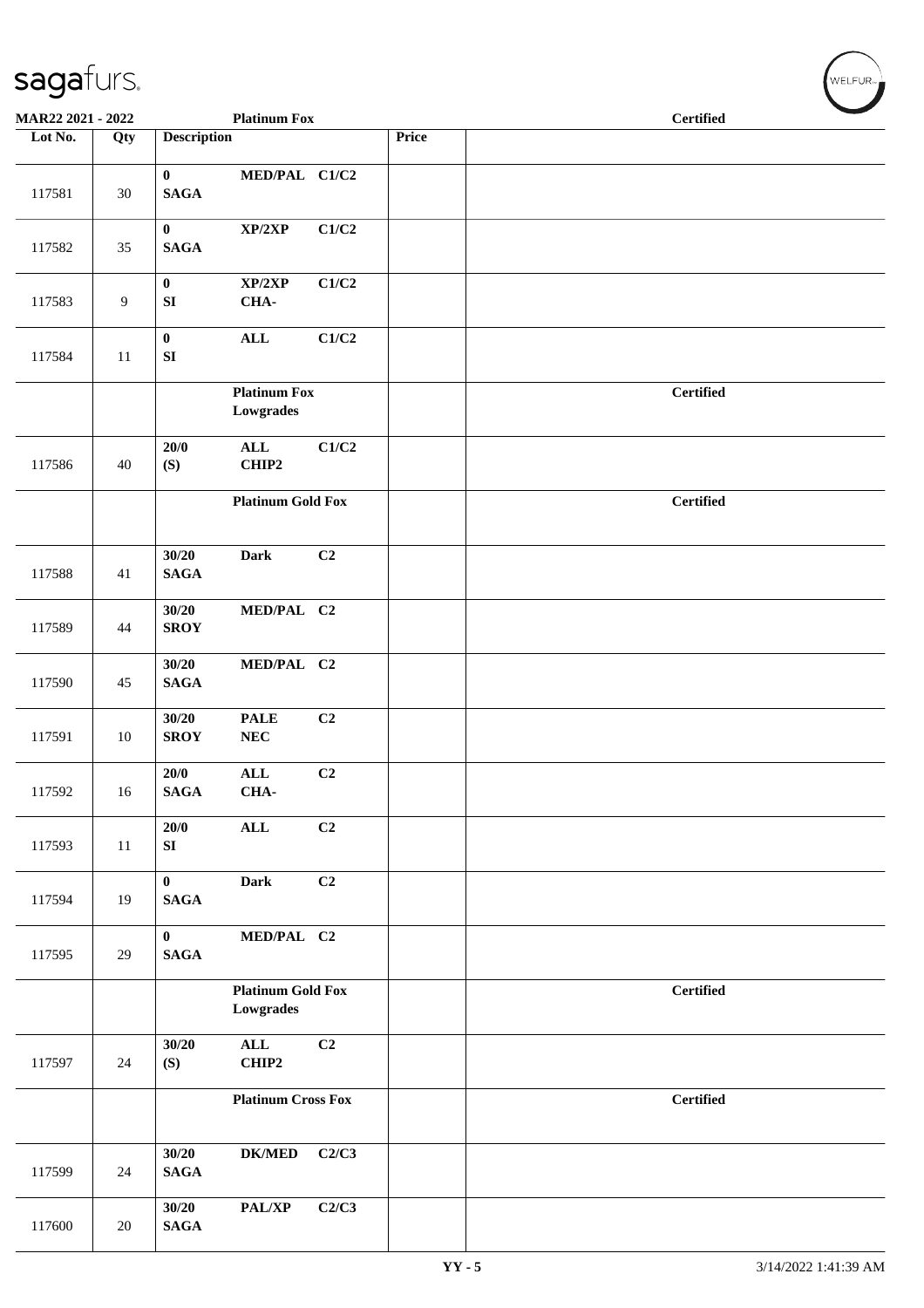#### $\epsilon$ anafurc

| sayarurs.<br>MAR22 2021 - 2022 |     |                     | <b>Platinum Cross Fox</b>              |       |              | <b>Certified</b> |
|--------------------------------|-----|---------------------|----------------------------------------|-------|--------------|------------------|
| Lot No.                        | Qty | <b>Description</b>  |                                        |       | <b>Price</b> |                  |
| 117601                         | 14  | 20/0<br><b>SAGA</b> | XD/DK                                  | C1/C2 |              |                  |
| 117602                         | 19  | 20/0<br><b>SAGA</b> | 2XP                                    | C2/C3 |              |                  |
|                                |     |                     | <b>Platinum Cross Fox</b><br>Lowgrades |       |              | <b>Certified</b> |
| 117604                         | 11  | 30/20<br>(S)        | ALL<br><b>CHIP2</b>                    | C2/C3 |              |                  |

 $\sqrt{2}$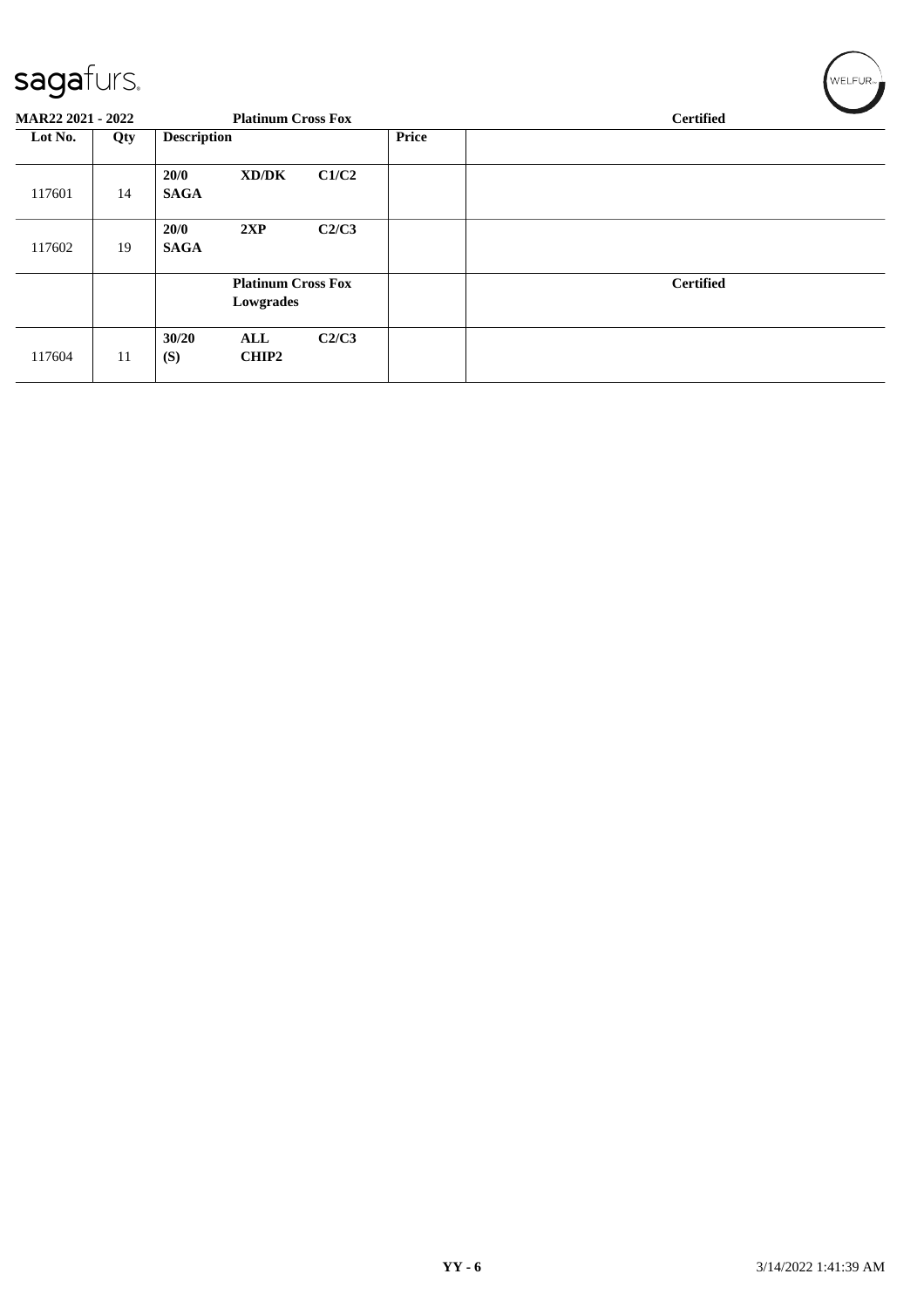| MAR22 2021 - 2022 |     |                             | Sun Glo Fox                               |                           |       | <b>Certified</b> |  |
|-------------------|-----|-----------------------------|-------------------------------------------|---------------------------|-------|------------------|--|
| Lot No.           | Qty | <b>Description</b>          |                                           |                           | Price |                  |  |
| 117621            | 38  | 30<br>$\mathbf{SAGA}$       | <b>DK/MED</b>                             | C1/C2                     |       |                  |  |
| 117622            | 35  | 30<br>$\mathbf{SAGA}$       | $\ensuremath{\mathop{\bf PALE}\nolimits}$ | C1/C2                     |       |                  |  |
| 117623            | 53  | 30/20<br><b>SROY</b>        | $DK/MED$                                  | C1/C2                     |       |                  |  |
| 117624            | 38  | 30/20<br>${\bf S}{\bf I}$   | $DK/MED$                                  | C1/C2                     |       |                  |  |
| 117625            | 66  | 30/20<br><b>SROY</b>        | PAL/XP                                    | $\mathbf{C1}/\mathbf{C2}$ |       |                  |  |
| 117626            | 29  | 30/20<br>SI                 | PAL/XP                                    | C1/C2                     |       |                  |  |
| 117627            | 62  | 30/20<br>$\mathbf{SAGA}$    | $\bold{XP}$                               | C1/C2                     |       |                  |  |
| 117628            | 37  | 30/20<br>$\mathbf{SAGA}$    | 2XP                                       | C1/C2                     |       |                  |  |
| 117629            | 29  | 20<br>$\mathbf{SAGA}$       | Dark                                      | C1/C2                     |       |                  |  |
| 117630            | 56  | 20<br>$\mathbf{SAGA}$       | $\bf MED$                                 | C1/C2                     |       |                  |  |
| 117631            | 42  | 20<br>$\mathbf{SAGA}$       | <b>PALE</b>                               | C1/C2                     |       |                  |  |
| 117632            | 55  | $\mathbf{0}$<br><b>SAGA</b> | $DK/MED$                                  | C1/C2                     |       |                  |  |
| 117633            | 55  | $\bf{0}$<br><b>SAGA</b>     | PAL/XP                                    | C1/C2                     |       |                  |  |
|                   |     |                             | <b>Sun Glo Fox</b><br>Lowgrades           |                           |       | <b>Certified</b> |  |
| 117635            | 51  | 20/0<br>(S)                 | $\mathbf{ALL}$<br>CHIP2                   | C1/C2                     |       |                  |  |
| 117636            | 9   | 20/0<br>(SI)                | $\mathbf{ALL}$<br>CHIP4                   | C1/C2                     |       |                  |  |

WELFUR<sub>"</sub>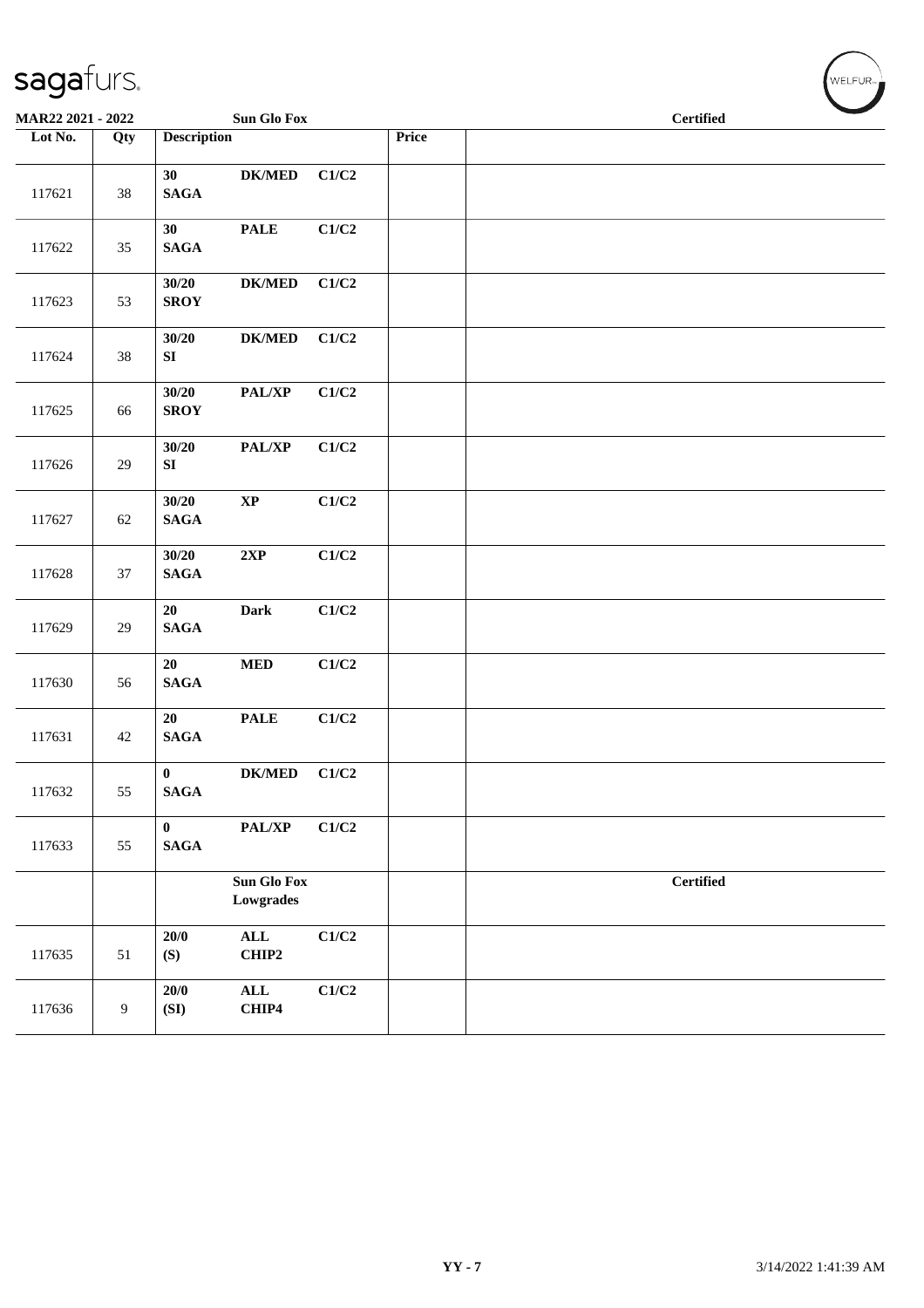| MAR22 2021 - 2022 |        |                            | <b>Amber Fox</b>              |       |              | <b>Certified</b> |
|-------------------|--------|----------------------------|-------------------------------|-------|--------------|------------------|
| Lot No.           | Qty    | <b>Description</b>         |                               |       | <b>Price</b> |                  |
| 117701            | 30     | 30<br><b>SAGA</b>          | <b>Dark</b>                   | C2/C3 |              |                  |
| 117702            | $87\,$ | 30/20<br><b>SAGA</b>       | MED/PAL C2/C3                 |       |              |                  |
| 117703            | 97     | 20<br><b>SAGA</b>          | Dark                          | C2/C3 |              |                  |
| 117704            | 55     | 20/0<br><b>SAGA</b>        | $\bold{XP}$                   | C2/C3 |              |                  |
| 117705            | $27\,$ | 20/0<br>${\bf SI}$         | <b>ALL</b>                    | C2/C3 |              |                  |
| 117706            | 83     | $\bf{0}$<br><b>SAGA</b>    | <b>Dark</b>                   | C2/C3 |              |                  |
| 117707            | 83     | $\bf{0}$<br><b>SAGA</b>    | MED/PAL C2/C3                 |       |              |                  |
| 117708            | 33     | $\mathbf{0}$<br>${\bf SI}$ | ALL                           | C3    |              |                  |
|                   |        |                            | <b>Amber Fox</b><br>Lowgrades |       |              | <b>Certified</b> |
| 117710            | 29     | 30/20<br>(S)               | $\mathbf{ALL}$<br>CHIP2       | C2/C3 |              |                  |
| 117711            | 47     | $\bf{0}$<br>(S)            | ALL<br>CHIP2                  | C2/C3 |              |                  |
| 117712            | 14     | 20/0<br>(SI)               | $\mathbf{ALL}$<br>CHIP4       | C2/C3 |              |                  |

 $(\overbrace{\text{WELFUR}_{\text{max}}})$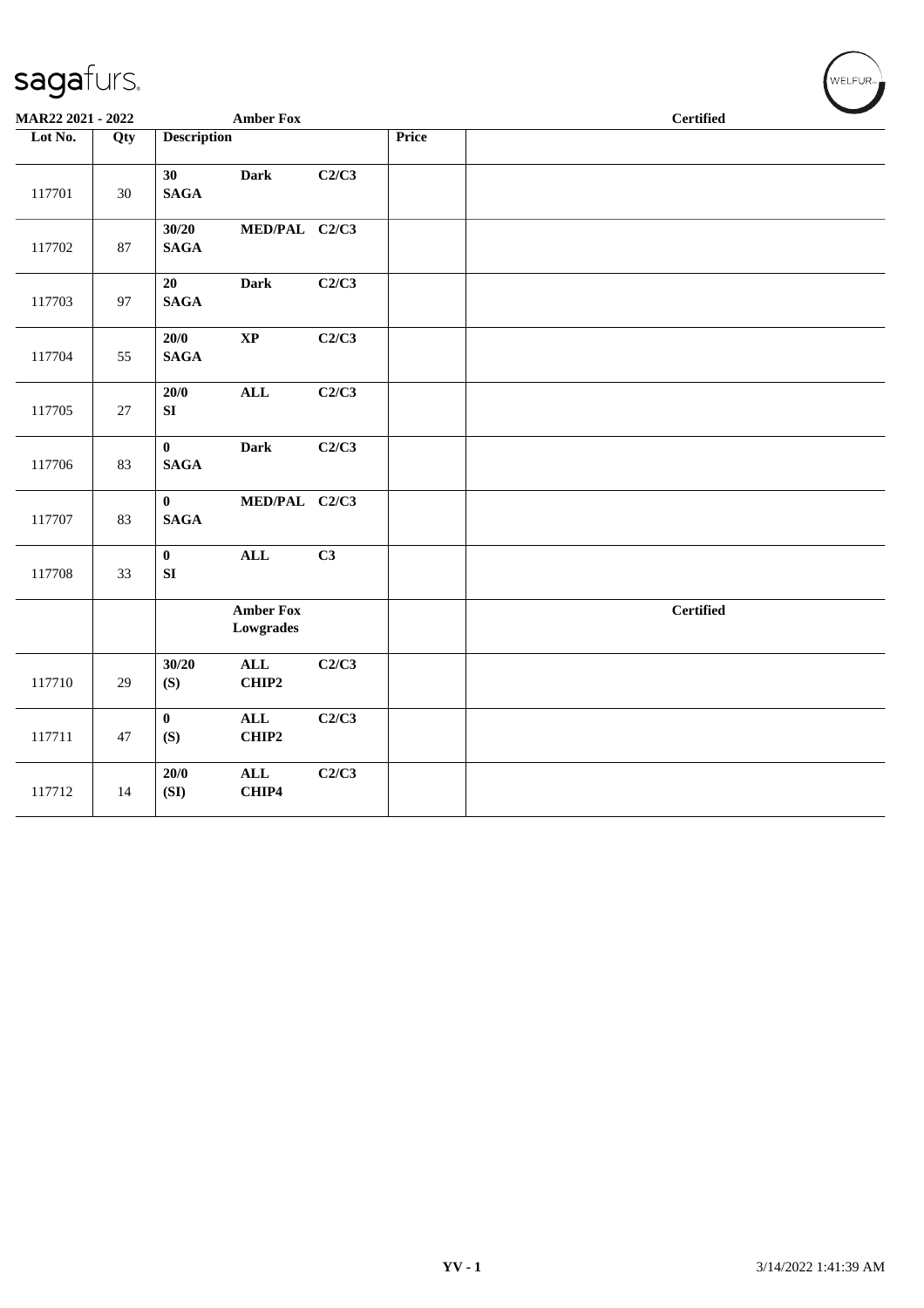| MAR22 2021 - 2022 |     |                                 | Pearl Fox                          |       |       | <b>Certified</b> |  |
|-------------------|-----|---------------------------------|------------------------------------|-------|-------|------------------|--|
| Lot No.           | Qty | <b>Description</b>              |                                    |       | Price |                  |  |
| 117721            | 39  | 30/20<br><b>SAGA</b>            | <b>DK/MED</b>                      | C1/C2 |       |                  |  |
| 117722            | 47  | 30/20<br>$\mathbf{SAGA}$        | $\mathbf{PAL}/\mathbf{XP}$         | C1/C2 |       |                  |  |
| 117723            | 18  | 20<br>$\mathbf{SAGA}$           | $\bf MED$                          | C2    |       |                  |  |
| 117724            | 33  | 20<br>$\mathbf{SAGA}$           | PAL/XP                             | C2    |       |                  |  |
| 117725            | 15  | $20/0$<br>SI                    | MED/PAL C1/C2                      |       |       |                  |  |
| 117726            | 32  | $20/0$<br>${\bf S}{\bf I}$      | MED/PAL C2                         |       |       |                  |  |
| 117727            | 19  | $20/0$<br>${\bf SI}$            | PAL/XP                             | C2    |       |                  |  |
| 117728            | 43  | $\mathbf{0}$<br><b>SAGA</b>     | MED/PAL C1/C2                      |       |       |                  |  |
| 117729            | 25  | $\mathbf{0}$<br><b>SAGA</b>     | MED/PAL C2                         |       |       |                  |  |
| 117730            | 55  | $\mathbf{0}$<br>$\mathbf{SAGA}$ | PAL/XP                             | C2    |       |                  |  |
|                   |     |                                 | <b>Pearl Fox</b><br>Lowgrades      |       |       | <b>Certified</b> |  |
| 117732            | 34  | 20/0<br>(SI)                    | MED/PAL C1/C2<br>CHIP2             |       |       |                  |  |
|                   |     |                                 | <b>Pearl Gold Fox</b>              |       |       | <b>Certified</b> |  |
| 117734            | 23  | 20/0<br><b>SAGA</b>             | PAL/XP                             | C2    |       |                  |  |
|                   |     |                                 | <b>Pearl Gold Fox</b><br>Lowgrades |       |       | <b>Certified</b> |  |
| 117736            | 10  | 20/0<br>(SI)                    | PAL/XP<br>CHIP2                    | C2    |       |                  |  |
|                   |     |                                 | <b>Pearl Cross Fox</b>             |       |       | <b>Certified</b> |  |
| 117738            | 10  | 20/0<br><b>SAGA</b>             | $\mathbf{ALL}$                     | C2    |       |                  |  |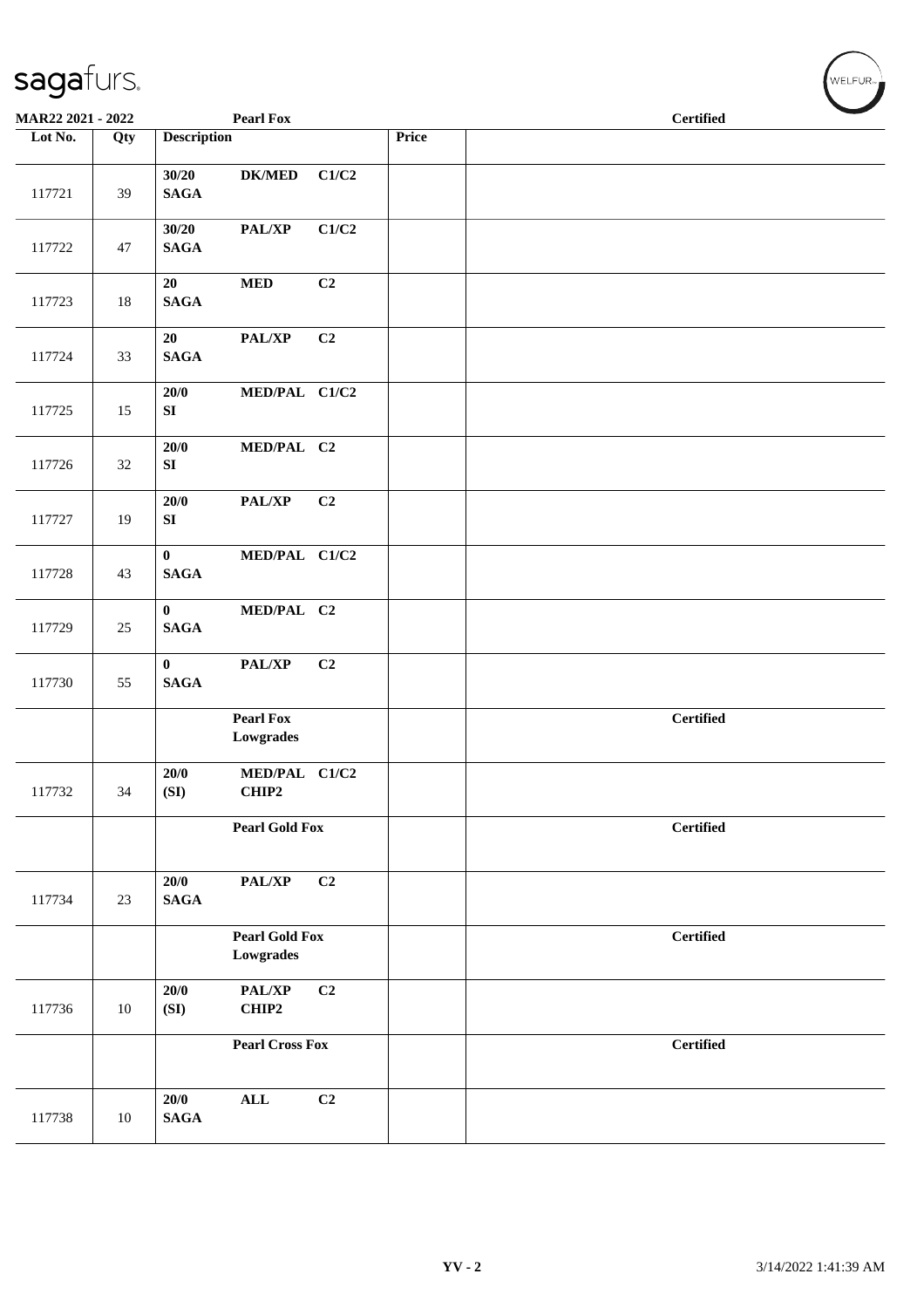| MAR22 2021 - 2022 |                |                             | <b>Fawn Glow Fox</b>              |       |       | <b>Certified</b> |  |
|-------------------|----------------|-----------------------------|-----------------------------------|-------|-------|------------------|--|
| Lot No.           | Qty            | <b>Description</b>          |                                   |       | Price |                  |  |
| 117741            | 30             | 30/20<br><b>SAGA</b>        | $\bf MED$                         | C1/C2 |       |                  |  |
| 117742            | 24             | 30/20<br><b>SAGA</b>        | $\bf MED$                         | C1/C2 |       |                  |  |
| 117743            | 28             | 30/20<br>$\mathbf{SAGA}$    | <b>PALE</b>                       | C1/C2 |       |                  |  |
| 117744            | 20             | 30/20<br>$\mathbf{SAGA}$    | <b>PALE</b>                       | C1/C2 |       |                  |  |
| 117745            | $\overline{9}$ | $20/0$<br>SI                | MED/PAL C1/C2                     |       |       |                  |  |
| 117746            | 32             | 20/0<br>${\bf S}{\bf I}$    | MED/PAL C1/C2                     |       |       |                  |  |
| 117747            | 42             | $\bf{0}$<br><b>SAGA</b>     | <b>MED</b>                        | C2    |       |                  |  |
| 117748            | 43             | $\bf{0}$<br><b>SAGA</b>     | MED/PAL C1/C2                     |       |       |                  |  |
| 117749            | 29             | $\mathbf{0}$<br><b>SAGA</b> | MED/PAL C1/C2                     |       |       |                  |  |
| 117750            | 60             | $\bf{0}$<br><b>SAGA</b>     | <b>PALE</b>                       | C2    |       |                  |  |
|                   |                |                             | <b>Fawn Glow Fox</b><br>Lowgrades |       |       | <b>Certified</b> |  |
| 117752            | 27             | 20/0<br>(S)                 | MED/PAL C1/C2<br>CHIP2            |       |       |                  |  |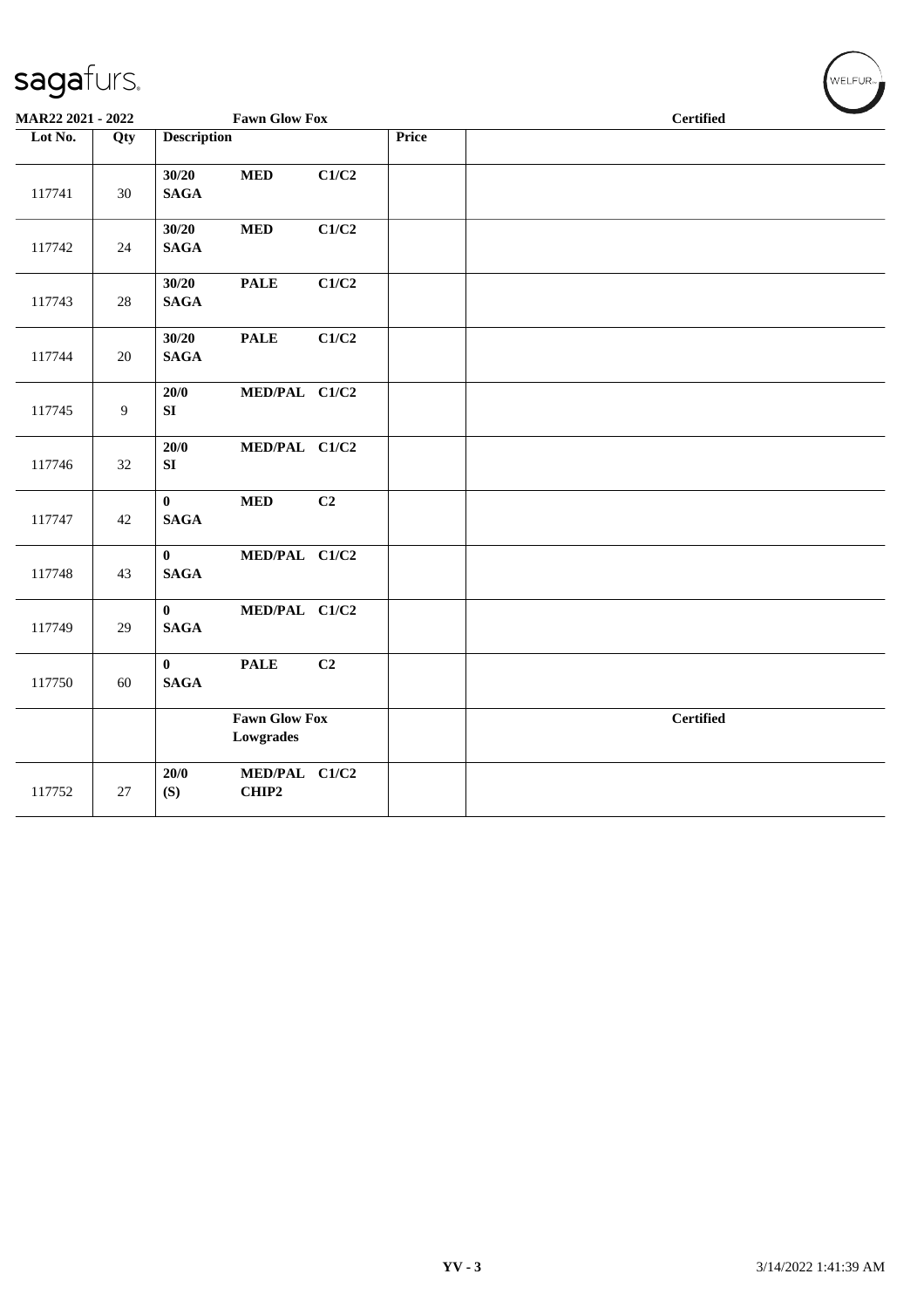| MAR22 2021 - 2022 |     |                             | <b>Palomino Fox</b>              |       |              | <b>Certified</b> |  |  |  |  |
|-------------------|-----|-----------------------------|----------------------------------|-------|--------------|------------------|--|--|--|--|
| Lot No.           | Qty | <b>Description</b>          |                                  |       | <b>Price</b> |                  |  |  |  |  |
| 117761            | 31  | 30/20<br><b>SAGA</b>        | XP/2XP                           | C2/C3 |              |                  |  |  |  |  |
| 117762            | 24  | 20<br>$\mathbf{SAGA}$       | MED/PAL C1/C2                    |       |              |                  |  |  |  |  |
| 117763            | 33  | 20<br><b>SAGA</b>           | XP/2XP                           | C1/C2 |              |                  |  |  |  |  |
| 117764            | 21  | 20/0<br>SI                  | PAL/XP                           | C1/C2 |              |                  |  |  |  |  |
| 117765            | 24  | 20/0<br>SI                  | $\mathbf{ALL}$                   | C2/C3 |              |                  |  |  |  |  |
| 117766            | 28  | $\bf{0}$<br><b>SAGA</b>     | MED/PAL C1/C2                    |       |              |                  |  |  |  |  |
| 117767            | 45  | $\mathbf{0}$<br><b>SAGA</b> | PAL/XP                           | C2/C3 |              |                  |  |  |  |  |
| 117768            | 43  | $\mathbf{0}$<br><b>SAGA</b> | XP/2XP                           | C1/C2 |              |                  |  |  |  |  |
|                   |     |                             | <b>Palomino Fox</b><br>Lowgrades |       |              | <b>Certified</b> |  |  |  |  |
| 117770            | 23  | 20/0<br>(SI)                | MED/PAL C1/C2<br>CHIP2           |       |              |                  |  |  |  |  |
|                   |     |                             | <b>Choco Silver Fox</b>          |       |              | <b>Certified</b> |  |  |  |  |
| 117772            | 19  | 30<br><b>SROY</b>           | MED/PAL C2/C3                    |       |              |                  |  |  |  |  |
| 117773            | 19  | 30<br>$\mathbf{SAGA}$       | MED/PAL C2/C3                    |       |              |                  |  |  |  |  |
| 117774            | 35  | 30<br><b>SROY</b>           | $\mathbf{X}\mathbf{P}$           | C2/C3 |              |                  |  |  |  |  |
| 117775            | 27  | 20<br><b>SROY</b>           | MED/PAL C2/C3                    |       |              |                  |  |  |  |  |
| 117776            | 44  | 20<br><b>SROY</b>           | $\bold{XP}$                      | C2/C3 |              |                  |  |  |  |  |
| 117777            | 33  | 20/0<br><b>SAGA</b>         | MED/PAL C2                       |       |              |                  |  |  |  |  |
| 117778            | 18  | 20/0<br><b>SAGA</b>         | MED/PAL C3                       |       |              |                  |  |  |  |  |
| 117779            | 46  | 20/0<br><b>SAGA</b>         | $\mathbf{ALL}$                   | C2/C3 |              |                  |  |  |  |  |

 $(\forall ELFUR$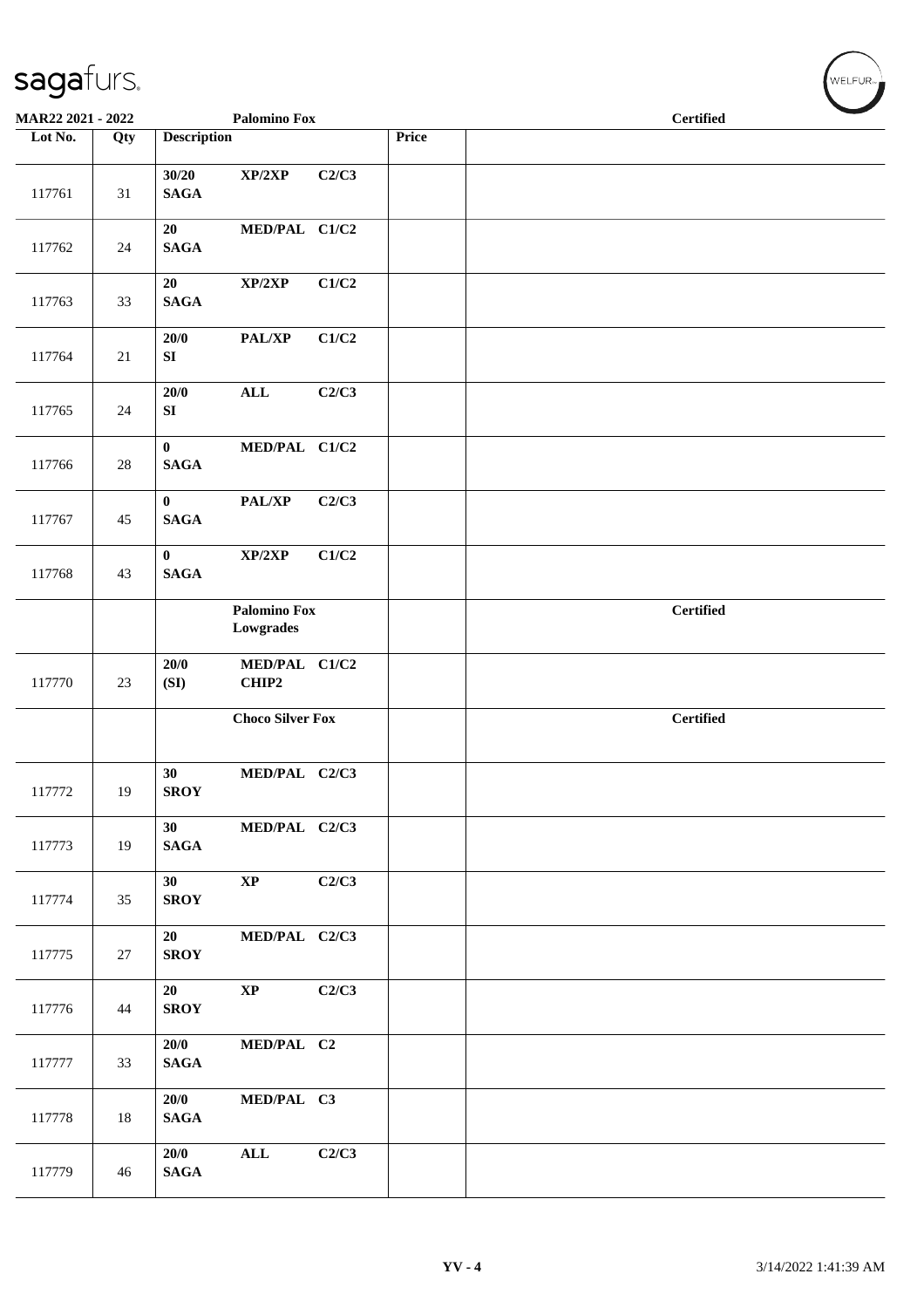| MAR22 2021 - 2022 |        | <b>Burgundy Fox</b>                                    |       | <b>Certified</b> |
|-------------------|--------|--------------------------------------------------------|-------|------------------|
| Lot No.           | Qty    | <b>Description</b>                                     | Price |                  |
| 117781            | 19     | 30/20<br><b>Dark</b><br>C2/C3<br><b>SAGA</b>           |       |                  |
| 117782            | 25     | 30/20<br>MED/PAL C2/C3<br><b>SAGA</b>                  |       |                  |
| 117783            | 24     | $\mathbf{0}$<br>C2/C3<br><b>Dark</b><br><b>SAGA</b>    |       |                  |
| 117784            | 23     | $\mathbf{0}$<br>MED/PAL C2/C3<br><b>SAGA</b>           |       |                  |
| 117785            | 21     | $\mathbf{0}$<br>C2/C3<br>$\mathbf{ALL}$<br><b>SAGA</b> |       |                  |
|                   |        | <b>Burgundy Fox</b><br>Lowgrades                       |       | <b>Certified</b> |
| 117787            | $18\,$ | 20/0<br>MED/PAL C2/C3<br>(S)<br>CHIP2                  |       |                  |
|                   |        | <b>Fire Gold Fox</b>                                   |       | <b>Certified</b> |
| 117789            | 24     | C2<br>20<br>$\bold{XP}$<br><b>SAGA</b>                 |       |                  |
| 117790            | $30\,$ | 20/0<br>MED/PAL C2<br><b>SAGA</b>                      |       |                  |
|                   |        | <b>Fire Gold Fox</b><br>Lowgrades                      |       | <b>Certified</b> |
| 117792            | 12     | ALL<br>20/0<br>C2<br>CHIP2<br>(S)                      |       |                  |
|                   |        | <b>Snow Glow Fox</b>                                   |       | <b>Certified</b> |
| 117794            | $22\,$ | 30/20<br>2XP<br>C1/C2<br>$\mathbf{SAGA}$               |       |                  |
| 117795            | 17     | $\mathbf{0}$<br>2XP<br>C1/C2<br>$\mathbf{SAGA}$        |       |                  |
|                   |        | <b>Slate Glow Fox</b>                                  |       | <b>Certified</b> |
| 117797            | 16     | $\mathbf{ALL}$<br>C1/C2<br>20/0<br>$\mathbf{SAGA}$     |       |                  |